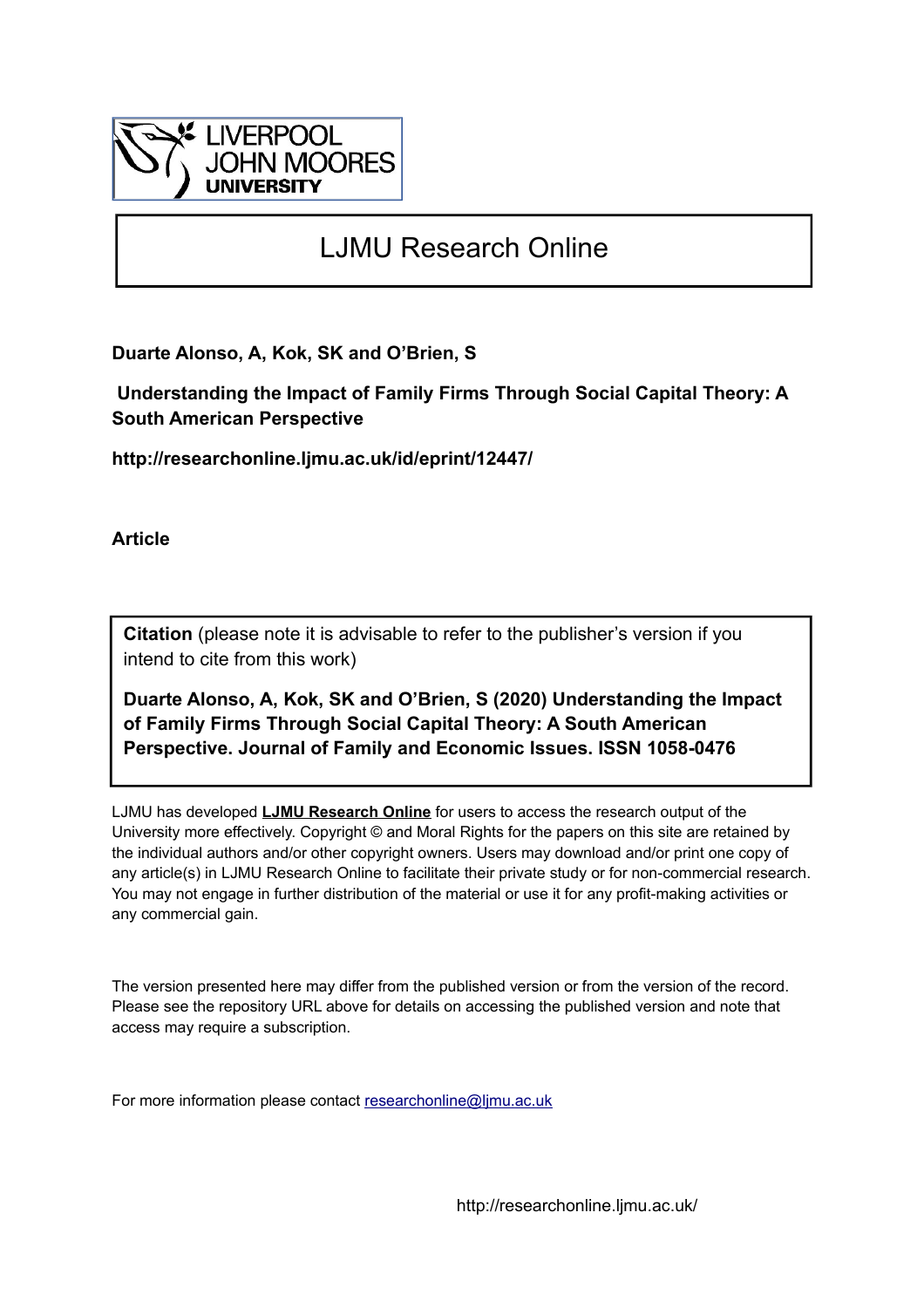# **Understanding the impact of family firms through social capital theory: A South American perspective**

#### **Abstract**

This exploratory study investigates the impact of family firms as a product of their contributions, and proposes a framework, which associates these with the adopted social capital theory. Interviews with owners of six firms operating in three different South American countries not only revealed the more familiar contributions of creating employment and instilling values, but also through business opportunities, growth, a sense of community and increasing knowledge. Aligned with various dimensions of social capital theory, several observable premises emerged, for instance, through the creation of value gained from developing links between individuals, developing local niches, or reciprocity.

**Keywords:** Social capital theory, family firms, business owners, impact, South America.

# **Introduction**

Family firms constitute the backbone of most economies in the world. Definitions of what constitutes a family firm are numerous (Chua, Chrisman, and Sharma 1999) and thus a single shared definition has proven elusive (Poza and Daugherty 2014). The European Commission (2018) defines family firms based on various criteria. For example, in a family firm, the person or persons who established the firm or acquired the share capital possess most of the decision-making rights. Another criterion is that, at the very least, one kin or representative of the family should be formally involved in firm governance (European Commission 2018).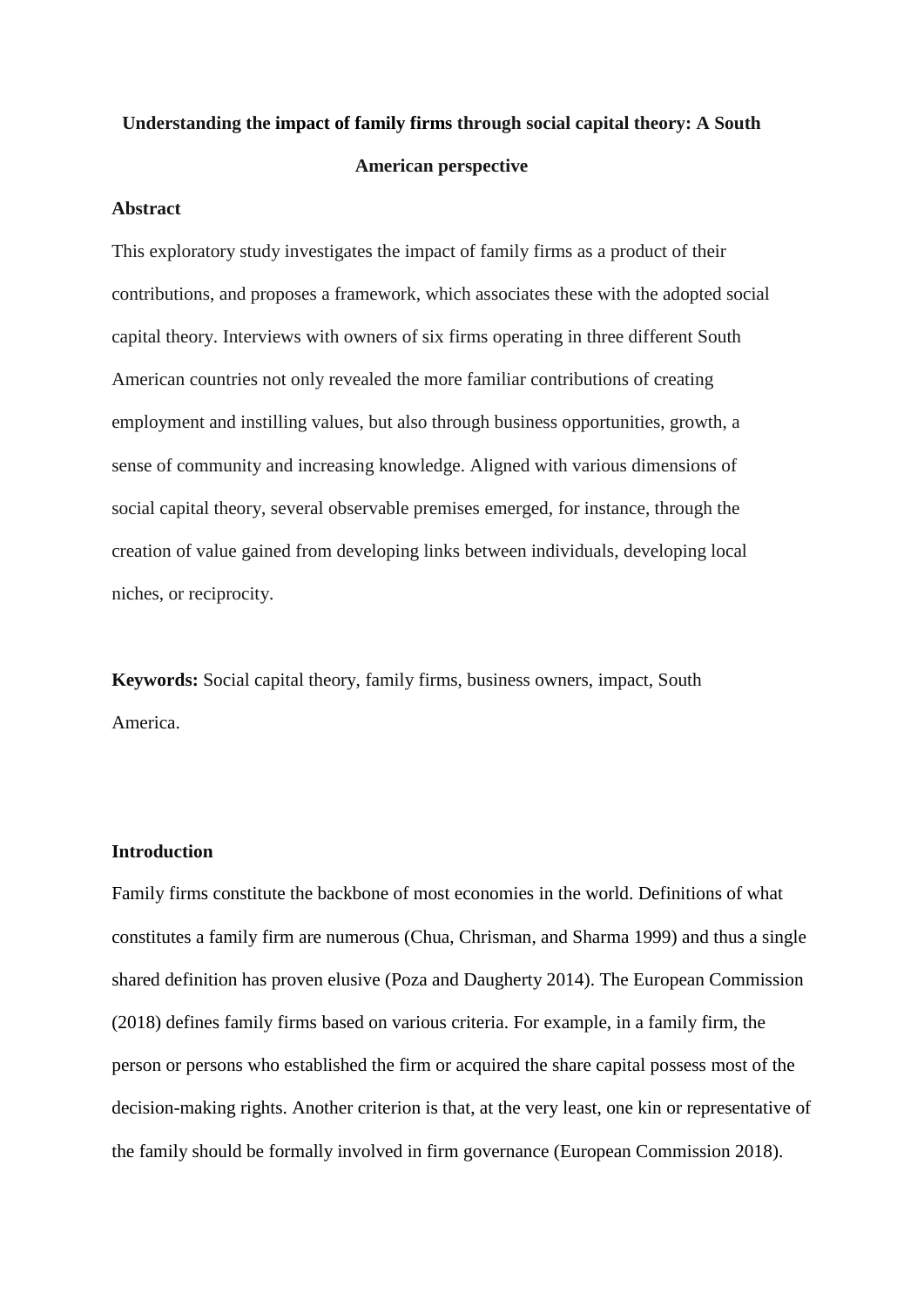From an academic perspective, Chua et al. (1999) conceptualise family firms as businesses governed to pursue or shape a vision maintained "by members of the same family… in a manner that is potentially sustainable across [family] generations" (p. 25).

 In collating data from numerous sources, Poza and Daugherty (2014) revealed key highlights of this type of firm. For instance, globally, family firms represent between 80-98% of businesses, and are responsible for generating a gross domestic product between 70-75% in most countries (Poza and Daugherty 2014). In Europe, family firms constitute over 60% of all existing enterprises, ranging from individual ownership to large international businesses (European Commission 2018). Similarly, family firms employ 80% of the workforce in the United States, and between 50-75% of working individuals worldwide (Poza and Daugherty 2014).

 Although in recent years a growing body of research has presented the socioeconomic contributions of family firms, important knowledge and research gaps still remain. Various contemporary contributions of the management literature (Biggemann 2013; Birnik and Bowman 2007; Fastoso and Whitelock 2011; Pérez-Batres, Pisani, and Doh 2010) identify limited scholarship from a Latin American perspective. For example, Felzensztein, Gimmon, and Aqueveque (2012) acknowledge limited research on inter-firm relationships, including the advantages of forming clusters in Chile. Gonzalez-Perez and Velez-Ocampo (2014) indicate limited research employing primary data to learn about the internationalisation path of Colombian companies.

 Against the backdrop of these managerial research gaps, empirical research exploring family firms in Latin America has similarly been overlooked. Concerning corporate government and family firms, del Carmen Briano-Turrent and Poletti-Hughes (2017) reveal scant research, and further point out that, predominantly, this literature has focused on examining Anglo-Saxon, Asian, and European nations. A look at leading family business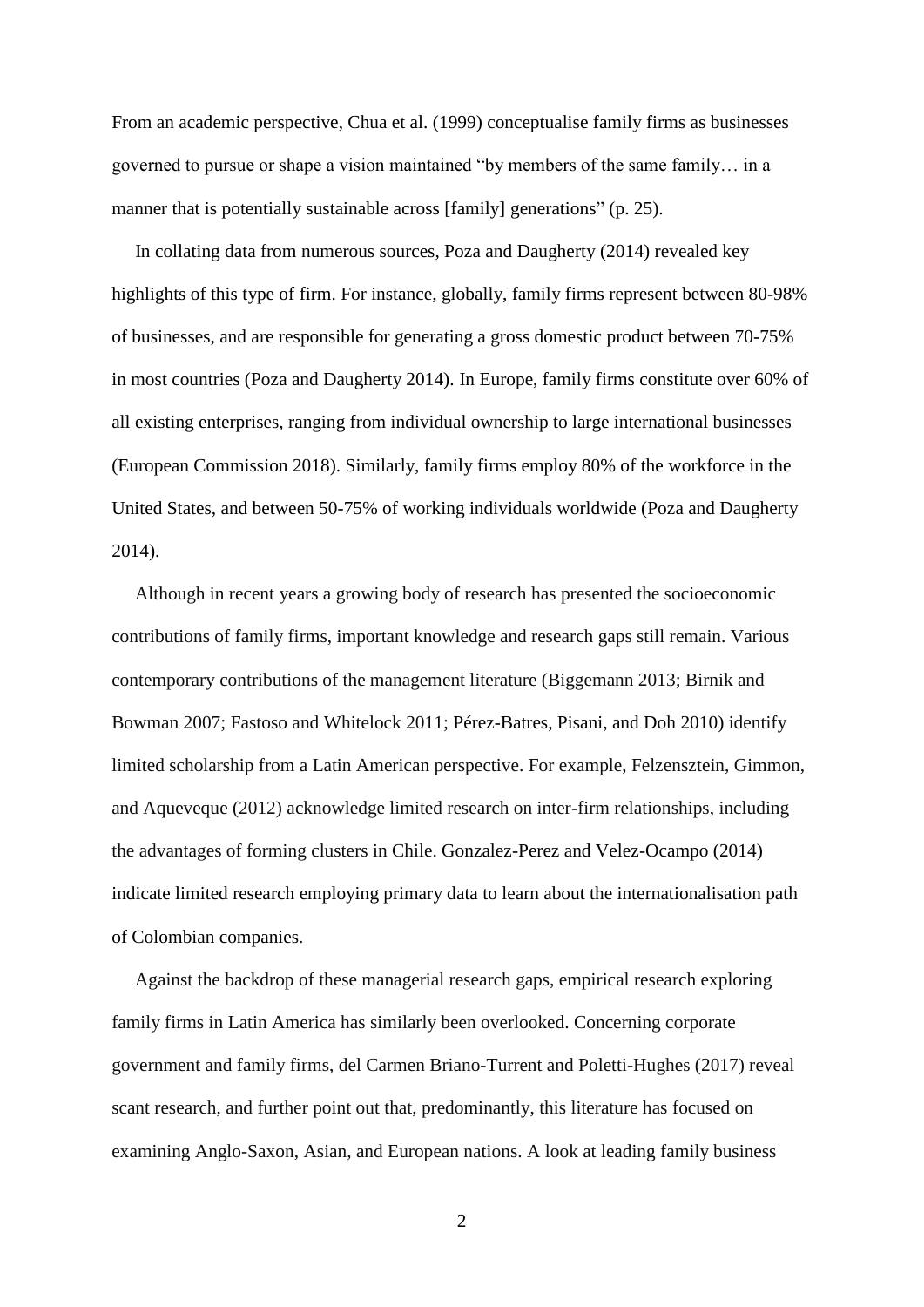journals confirms the suggestions made by del Carmen Briano-Turrent and Poletti-Hughes (2017) regarding how scholars have characteristically overlooked the Latin American business context.

 With a population of over 600 million individuals (United Nations, 2019) the Latin American region faces significant socioeconomic challenges, including recession among its largest economies (e.g., Argentina, Mexico), growth deceleration, and macroeconomic turbulence (World Bank, 2019). Aggravating these already serious issues is the recent large flows of migration from Central America and Venezuela (World Bank, 2019). Arguably, the day-to-day experiences of family-owned and operated firms in this region differs significantly from family firms operating in geographic and socioeconomic environments where the bulk of family business research has been conducted.

 Therefore, research from a Latin American perspective could not only address existing knowledge gaps such as those formulated in recent research (del Carmen Briano-Turrent and Poletti-Hughes 2017; Carneiro and Brenes 2014), but also and importantly inform the wider research community and society about the nuanced contributions of family firms. Moreover, given the challenges many Latin American economies face, learning more about family firms' contributions to their societies is essential, as many of these firms could be making key contributions that help, for instance, redress longstanding problematic socioeconomic gaps.

 Aligned with this rationale, the present research examined how family firms operating in Latin America contribute to impacts, including that which has a socioeconomic focus, on their stakeholders, and on their surrounding communities (RQ1). In addition, the potential benefits of such contribution were investigated. The study focuses on the perspectives of owners of six family firms operating in the continent of South America. Principally, the following research questions (RQs) were explored: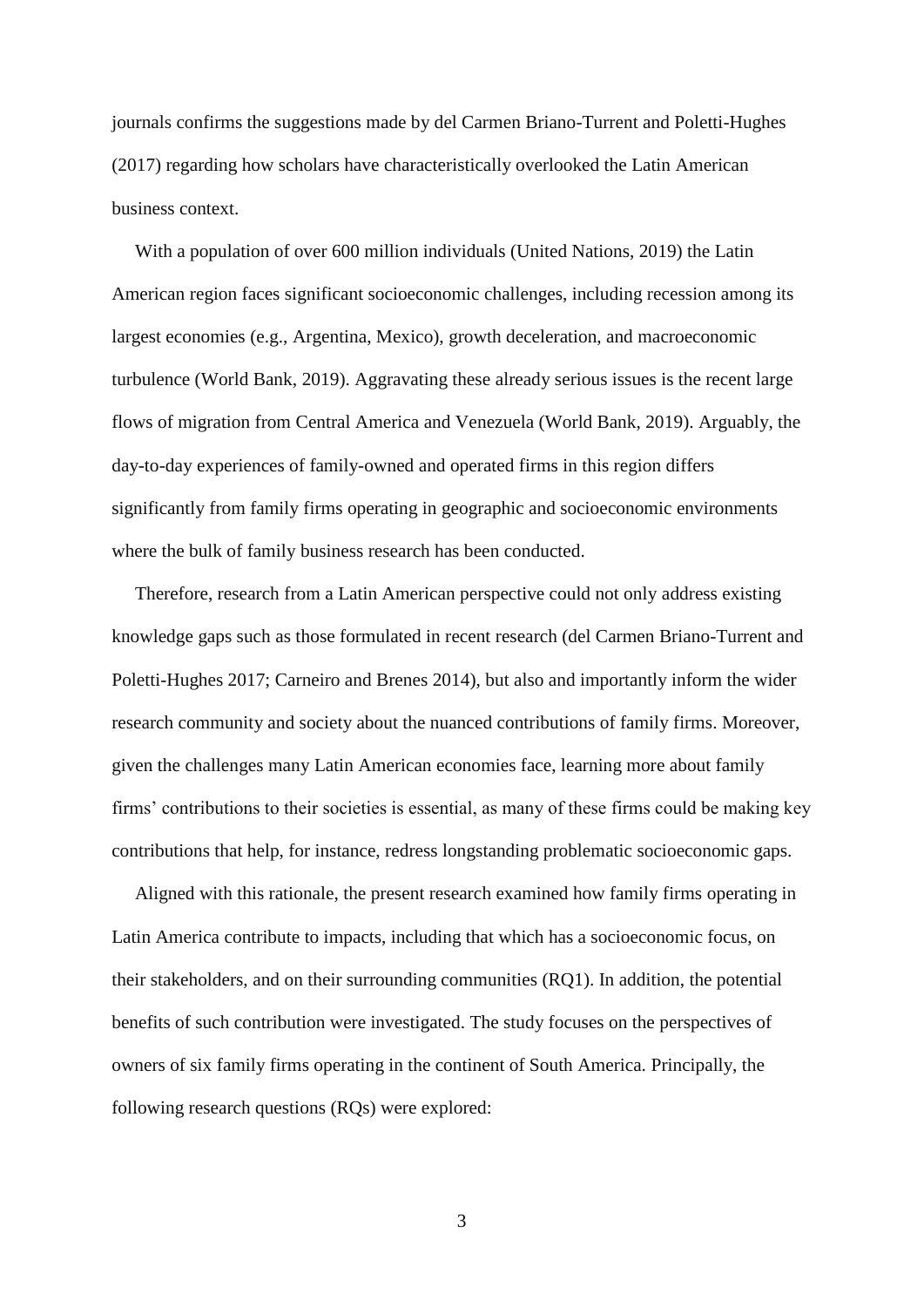- RQ1: How do the participating family firms' actions contribute to making an impact, for instance, on their stakeholders and/or on their surrounding community?
- RQ2: What are the benefits of these impacts, for instance, in social and economic terms?

In addressing these questions, this study shed light into an under-researched geographic dimension of the family business literature, with clear and valuable implications for family firms and various stakeholders, including employees, suppliers, members of the broader community, government bodies and academics. As suggested previously, these implications include an increasing awareness of the impact and benefits gained through the activities of family firms, as well as providing clear avenues for the development of socioeconomic engagement, including but not limited to the Latin American context. Thus, the findings could also be relevant for the field of general management, and could provide general managers with insights that enable stakeholder management, in part by enhancing firmstakeholder relationships. Furthermore, general managers could consider some of the contributions of family firms holistically, and adopt actions that are conducive to benefiting the communities in which they operate.

 In addition, the study will propose a theoretical framework (Figure 3) to contribute to a more in-depth understanding of family firms' contributions and impacts. The framework is underpinned by social capital theory (Coleman 1988, 1990; Putnam 1995a, 1995b), discussed in the following section. Subsequently, the methodology section presents various key elements, including the case study method, the chosen inductive and purposeful sampling approach, as well as data collection and analysis. The findings will address the above research questions, while the discussion will focus on the associations between the proposed framework and research findings. Finally, the conclusions section will provide a summary of the study, followed by practical and theoretical implications, as well as limitations and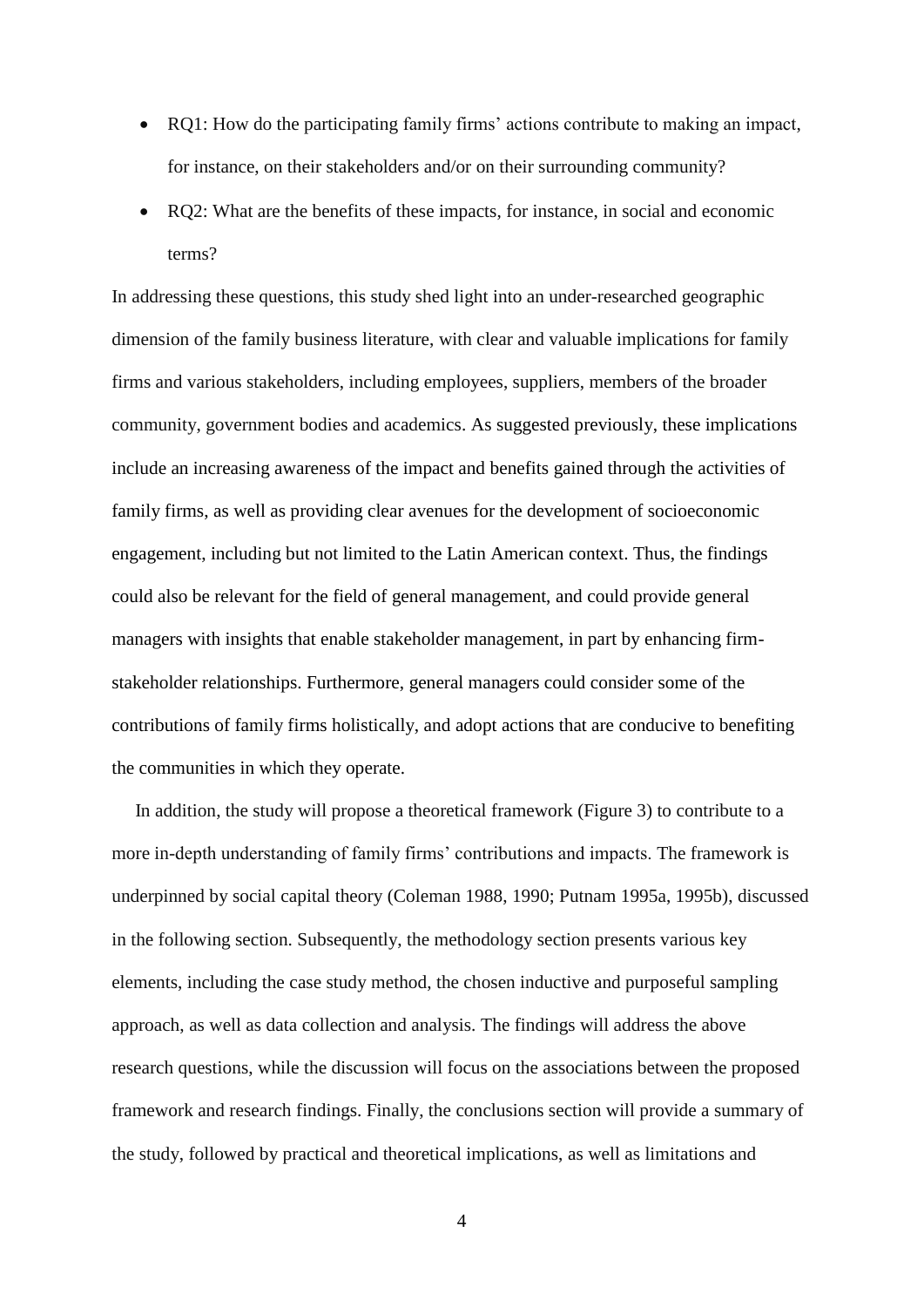suggestions for future research. Ultimately, this study seeks to create a base and foundation for deeper understanding, both in theory and practice, of social capital theory from a Latin American perspective and the role played by family firms.

### **Background and Conceptual Model**

## *Social capital theory (SCT)*

In this study, social capital theory is a useful lens to enable rigorous, in-depth understanding of the links between family firms, their impacts, and potential contribution in their surrounding community. Hoffman, Hoelscher and Sorenson (2006) conceptualise social capital as "a term used to identify resources that exist in relationships among people… At its core, social capital creates value by fostering connections between individuals" (p. 136). Indeed, social trust, norms and networks enable participants' cooperation and coordination for mutual benefit (Putnam 1995a), and to act more effectively when pursuing shared goals (Putnam 1995b); furthermore, individuals perform better when they are more connected (Burt 2001). In addition, social capital can be understood as "the wealth (or benefit) that exists because of an individual's social relationships and respective position in a social network" (Nordstrom and Steier 2015, p. 801).

 Therefore, social capital can represent a resource, which is available to actors within a social structure; in fact, it "inheres in the structure of relations between actors and among actors" (Coleman, 1988, S98). Social capital has a productive emphasis, enabling the achievement of specific ends that otherwise would not be possible (Coleman 1988), thus, it "is indicated by its effect in particular action" (Lin 1999, p. 33). The potential impact of this study's participants, who through their involvement within a social structure, and their role as business people are in a position to achieve socioeconomic ends through, identifies their role as key actors.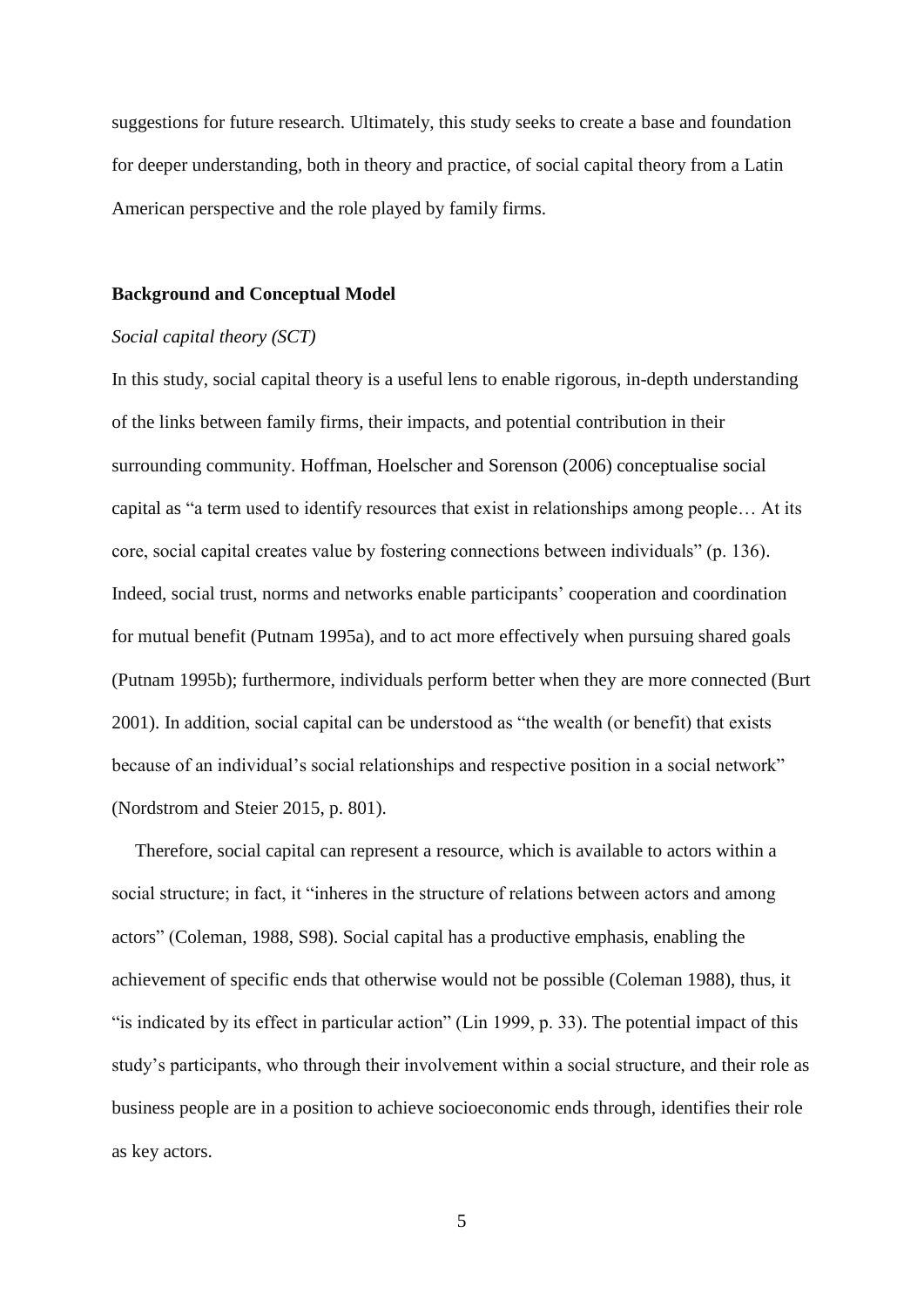Furthermore, social capital can be the result of relationships taking place among communities, individuals, societies or organisations (Bolino, Turnley, and Bloodgood 2002), and according to Lin (1999) is represented by the following three key dimensions:

- Resources, notably, those "embedded in a social structure" (p. 35),
- Opportunity, in that individuals have accessibility to social resources, and
- Action-oriented, suggesting the execution of social capital-related initiatives.

 In other words, the above dimensions are illustrated through the existence of resources embedded in social structures, accessibility of these social resources, and the utilization or mobilisation of these social resources for purposive actions (Lin 1999). Moreover, embeddedness emerges through relationships between individuals, as well as through community links (Chang and Chuang 2011). Nahapiet and Ghoshal (1998) present a framework conceptualising social capital in the development of intellectual capital, which includes knowledge from different disciplines and sources. The framework depicts three key dimensions: Structural, relational, and cognitive.

# Structural dimension

*This dimension* "influences the development of intellectual capital primarily" (Nahapiet and Ghoshal 1998, p. 251) and it occurs through ways and facets that affect participation, including an exchange of knowledge between parties. More broadly, Bolino et al. (2002) and Chang and Chuang (2011) interpret this dimension in terms of the level of bonding among an organisation's individuals, for instance, knowing each other. These suggested connections align with the emphasis on network ties and configuration (Nahapiet and Ghoshal 1998), and also suggest the strength of a relationship, and network configuration (Schmid and Sender 2019). Based on Nahapiet and Ghoshal's (1998) framework, the structural dimension has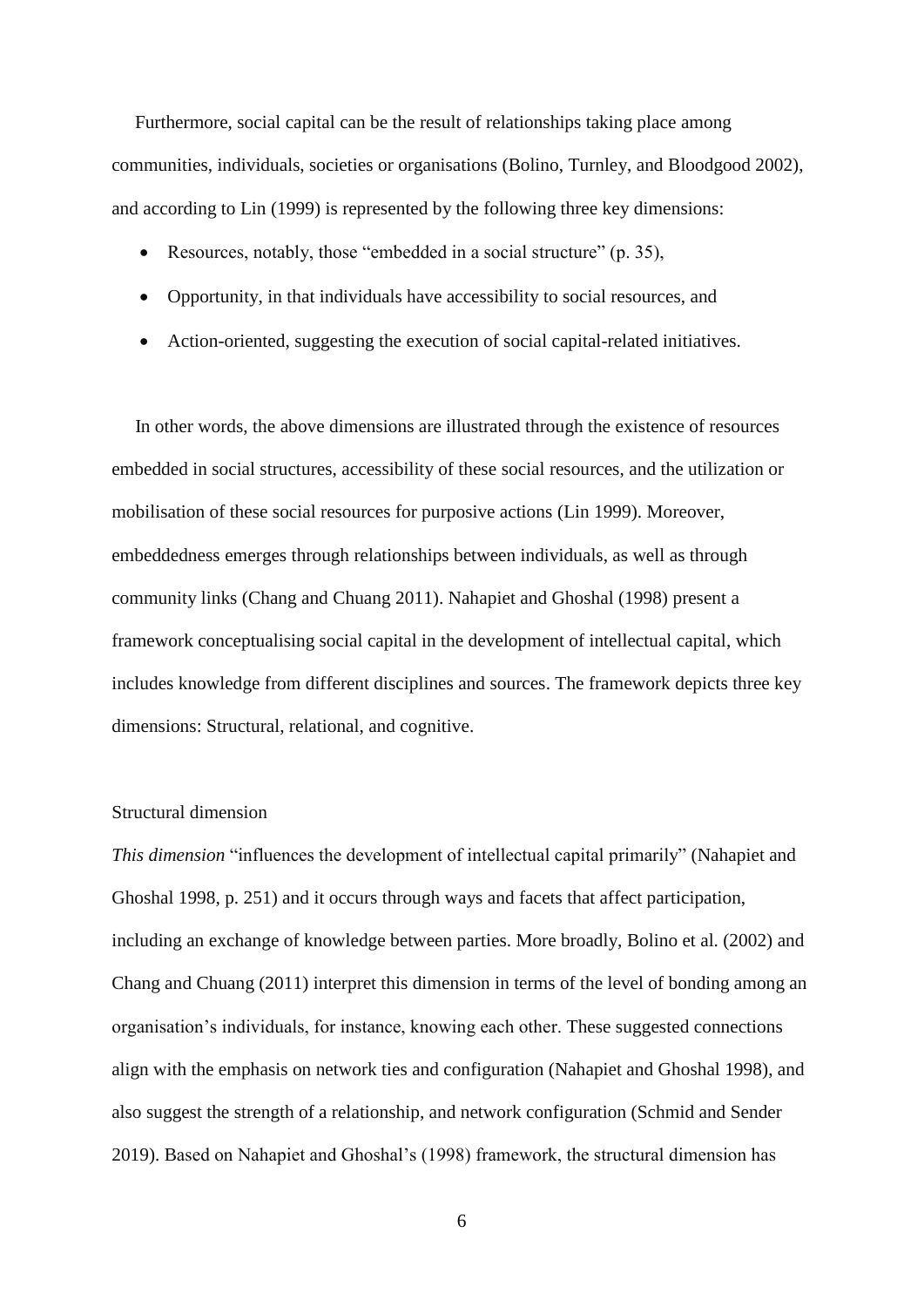strong linkages with the relational dimension, for instance, in that norms, trust, or obligations are linked to access for exchanging or combining intellectual capital between involved parties.

 Among family firms, the structural dimension can be illustrated through inter-family relationships, as well as relationships between the family firm and the surrounding business community (clients, suppliers) or the local population (residents, employees). Moreover, exchange between family firms and other external stakeholders, for instance, illustrated in interactions or ties with shareholders, can contribute to increased knowledge (Fernández and Nieto 2005). In support of this idea, Arregle et al. (2001) refer to professional organisations or community groups among other external agents that can become part of a family firm's social network, thereby suggesting the potential for exchanging and acquiring new knowledge.

 In the context of family firms, cognitive, relational, and structural elements of family relationships are at the forefront of benefits gained by family firms from internal social capital (Tasavori, Zaefarian, and Eng 2018). These benefits are accentuated by the collective element of family firms, notably, the bonding among family members from different generations (De Clercq and Belausteguigoitia 2015). These internal forms of social capital are also reflected through the 'quality of relationships' among family members, as well as their shared vision (Uhlaner et al. 2015).

# *Relational dimension*

As suggested above, the *relational* dimension emphasises the nature of the existing links between people in an organisation (Chang and Chuang 2011). Trust, obligations, identification, norms, obligations (Nahapiet and Ghoshal 1998), and generated assets (Schmid and Sender, 2019) are foundational to this dimension. Furthermore, whereas the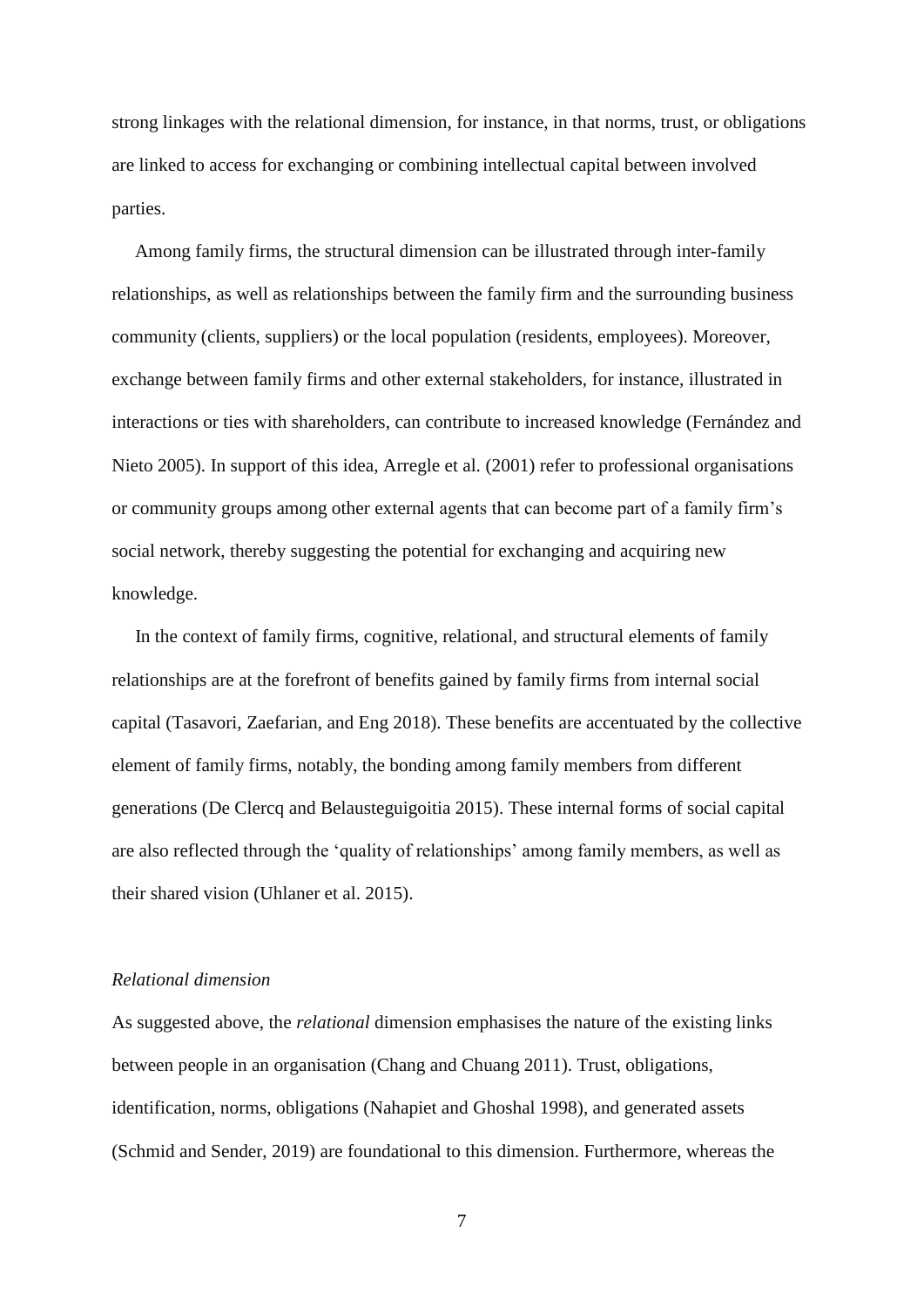structural dimension places emphasis on whether an organisation's staff members are or not connected, the relational dimension focuses on the nature or quality of any existing connections, particularly in terms of liking, trust, or intimacy (Bolino et al. 2002). According to Steier (2001), trust embodies an important component, which for family firms can be an important source of strategic advantage. Eddleston et al. (2010) explain that trust encompasses the foundation for some of the behaviours, strengths and weaknesses of family enterprises, and therefore it helps explain how these organisations differ from non-family firms. An illustration is the expectation- and therefore trust- that members of the family firm will align with the interests of their firm, restraining from engaging in opportunistic behaviour and therefore acting as its stewards (Eddleston et al. 2010).

# *Cognitive*

This dimension rests on shared language, codes, and narratives (Nahapiet and Ghoshal 1998), and is also accentuated through values and mutual interpretation (Schmid and Sender, 2019). Furthermore, it is concerned with the degree to which individuals in social networks, or in organizational environments (employees), share common understanding or perspectives (Bolino et al. 2002; Chang and Chuang 2011). Understandably, the dimension also focuses on whether or not there is a cognitive component to the connections presented in the other dimensions, such as between employees, in a bid to ascertain if they truly understand each other (Bolino et al. 2002). Again, these connections are based on shared narratives or possessing a common language, allowing members of a firm to exchange information more effectively, as well as assisting other members (employees) (Bolino et al. 2002). Relevant to the context of the present study, Patel and Fiet (2011) explore how "the embedded social knowledge" (p. 1185), which in family firms is revealed by "a common language code" (p. 1185), can facilitate knowledge-sharing, for instance, on how to accomplish complex tasks.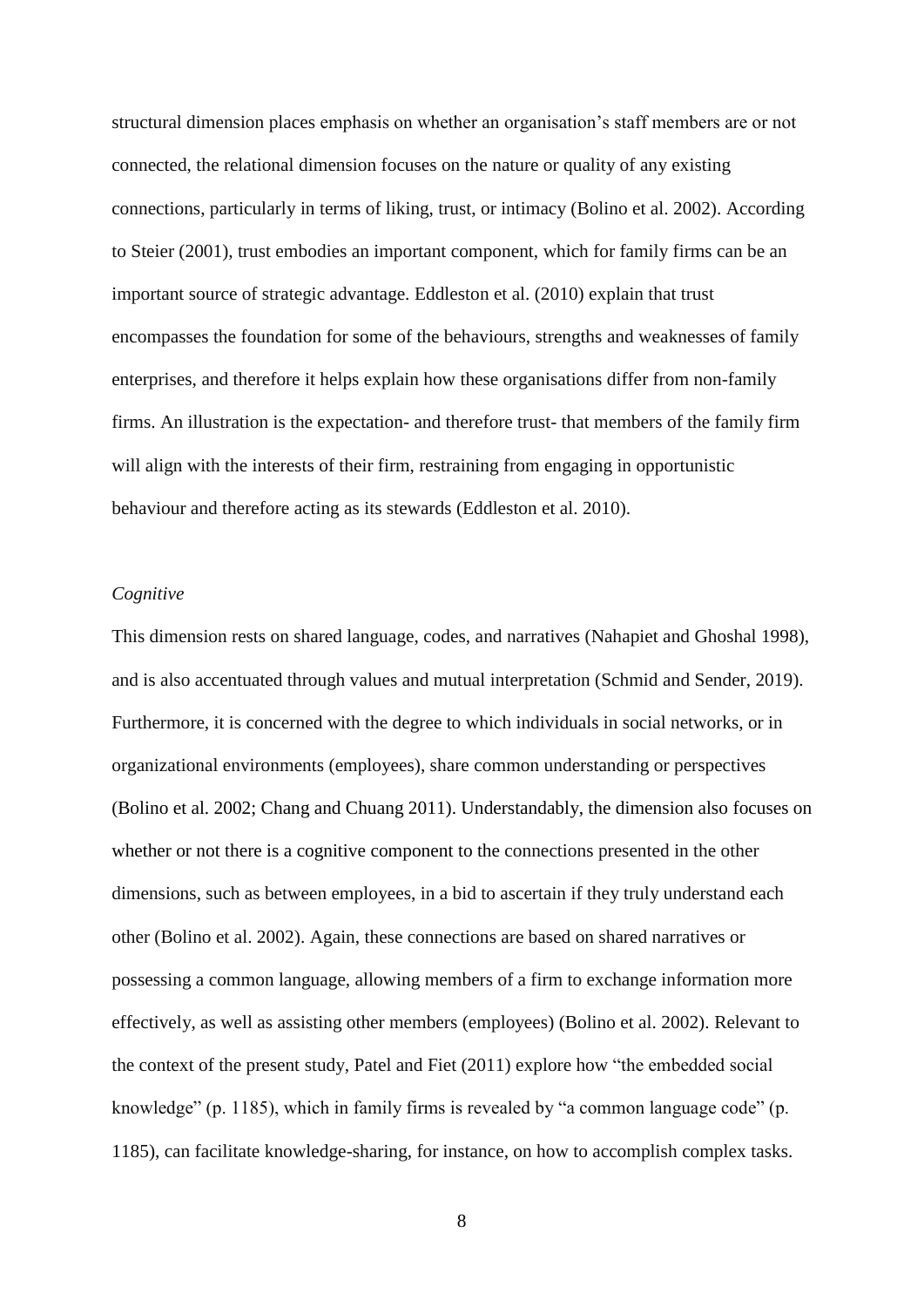This commonality has implications in the form of trusting and frequent relationships among family members, which in turn enable information exchange with valuable firm outcomes (Herrero 2018).

While potentially useful in enhancing the understanding of relationships between family firms and their surrounding stakeholders, the literature discussing SCT in the context of family firms is still under development. For example, De Clercq and Belausteguigoitia (2015) refer to some contributions (Arregle et al.; Pearson, Carr, and Shaw 2008; Salvato and Melin, 2008) to argue that while there is increasing interest in research examining intra-firm social capital among family enterprises, there has been scant attention in related areas. One underresearched dimension refers to the effects of social capital embedded in family member relationships, notably, those spanning across generations, and how social capital might hinder or facilitate the maximisation "of intergenerational strategy involvement for innovation pursuits" (De Clercq and Belausteguigoitia 2015, p. 180).

 One contemporary contribution (Salvato and Melin 2008) underscores the value of social capital, in that it provides a conceptual framework facilitating a linkage between "controllingfamily specificities to FCBs' [family-controlled businesses] capability of creating value across generations" (p. 260). To support this notion, Salvato and Melin's (2008) findings revealed the links between value creation and competitive sustainability with FCB and family features that represented the "dimensions of social capital" (p. 263).

 In line with an inductive approach (Thomas 2006), the association between social capital theory and the study's findings addressing the previously formulated RQs will be illustrated through a proposed conceptual framework. This framework represents another key objective of this study, and is captured through the following question: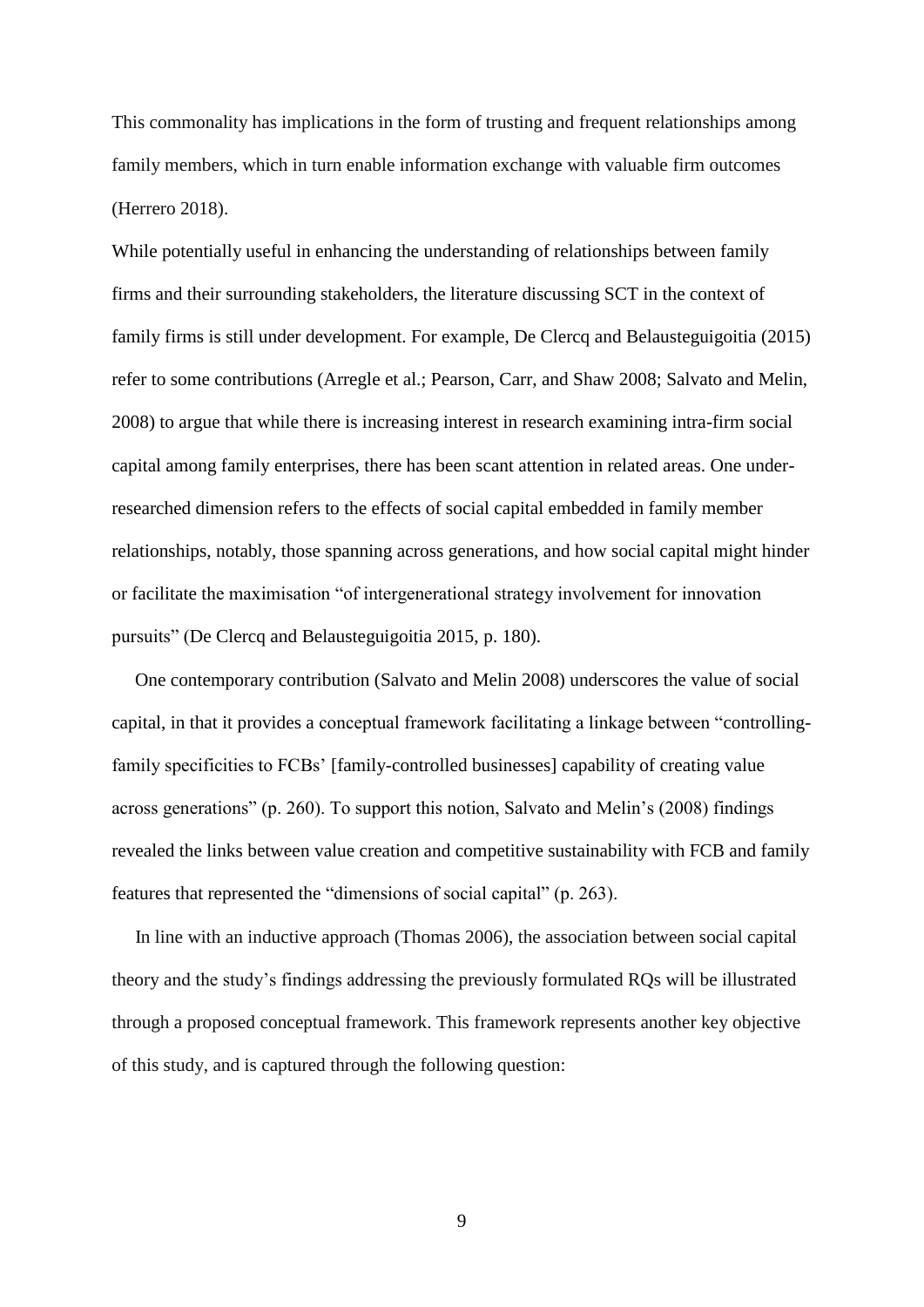• RQ3: To what extent does the proposed framework constitute a more rigorous tool facilitating the understanding, for instance, of family firms' impacts on their surrounding community?

# **Methodology**

In line with Yin (2009), the study utilises a case study methodology in order to critically examine a real-life phenomenon with sufficient depth. Further, and importantly, a case study provides a context in which to explore how contextual conditions shape this phenomenon, which is a focus of the present study. A case approach allows not only detailed data collection, but also provides a method that embraces the related realities of the context around the area of study (Yin 2009). The qualitative approach utilised focuses upon examining rich detail drawn from respondents that are not only well-experienced but critical in the development and understanding of socioeconomic contributions in their region. Berg (2007) indicates the value of utilising qualitative methodologies in examining nuanced and complex information that would contribute in the development of theory and understanding.

Given the focus of this paper and its review of socioeconomic impacts with the context of South America, a case study approach provides the most appropriate approach. Indeed, as suggested by Yin (2009, p. 19), the case study inquiry

- Copes with the technically distinctive situation in which there will be many more variables of interest.
- Relies on multiples sources of evidence.
- Benefits from the prior development of theoretical propositions to guide data collection and analysis.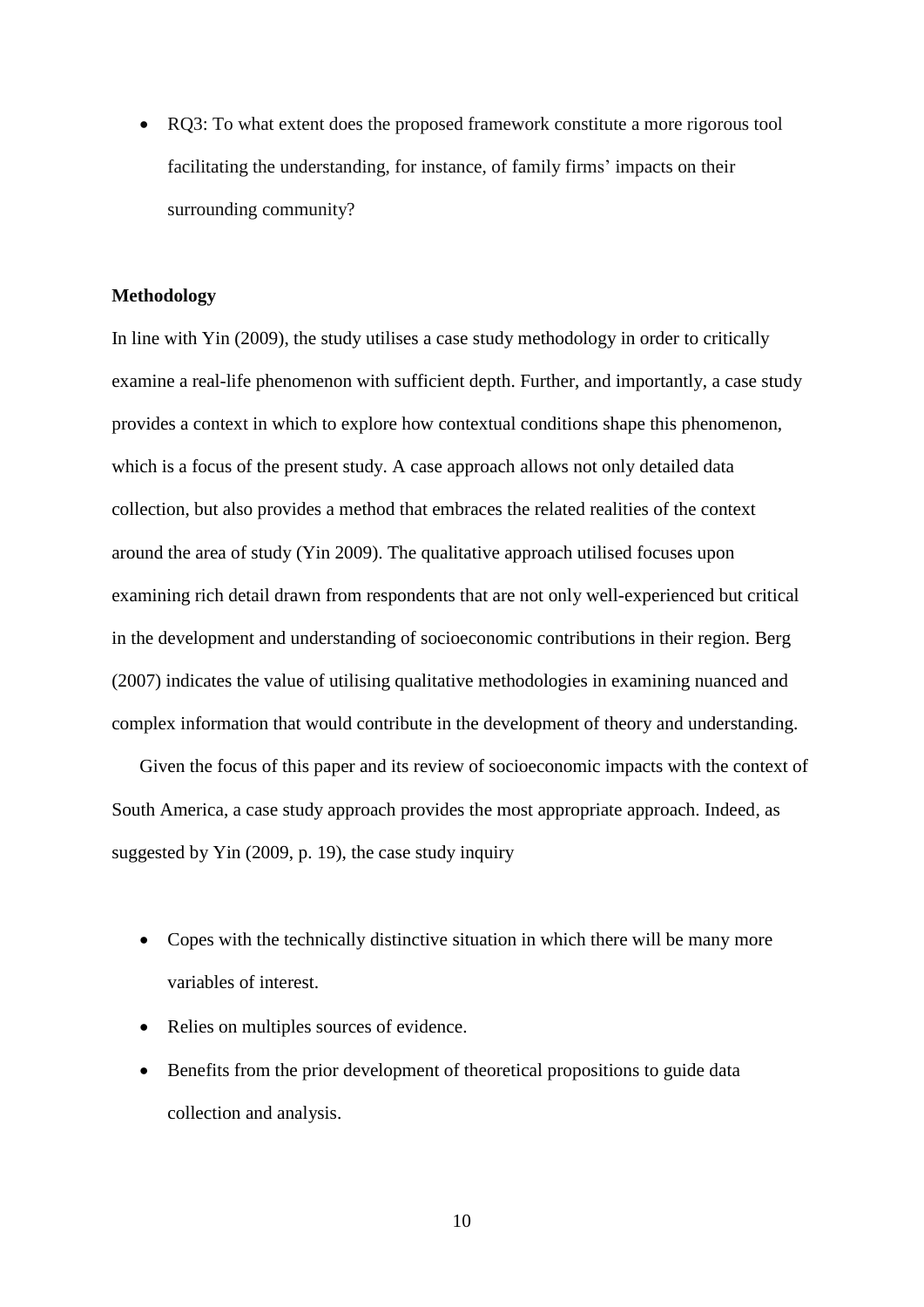As part of the case study approach, semi-structured interviews were utilised as the data collection method that provided the opportunity to uncover, examine and probe in detail the different issues and approaches that have shaped socioeconomic impacts. Semi-structured interviews provide a strong balance between ensuring that key focal areas are discussed while allowing flexibility to probe when needed (Bryman and Bell, 2015; Silverman, 2015). The method also enables the building of a holistic description that details the views of informants (Alshenqeeti, 2014). This approach ensured that the key areas around socioeconomic contribution and their impact were not only discussed, but also afforded the opportunity for both the researcher and interviewee to explore other pertinent but related issues.

 In addition to the aforementioned approach, and reflecting Yin's (2009) multiple sources of evidence, observations and archival data were also examined in the development of findings, which allowed for rich data to be drawn while simultaneously enhancing reliability through triangulation.

 Furthermore, it was vital that participants were selected not only with sufficient knowledge and expertise in their region but that issues were emerged from the context of family firms. Thus, a purposive sampling methodology (Patton 2015) provided the most robust mix of ensuring that the appropriate businesses were selected, which would further allow the collection of rich data that would contribute to understanding the social and economic impact generated by family firms. Purposive sampling is also vital in examining cultural contexts with individuals who are knowledgeable experts (Tongco 2007), and who are best placed to comment accordingly. For this study, the following purposive sampling criteria were utilised:

- Family firms where ownership remained with the family.
- Established and operating dominantly in South America.
- Operating for at least 10 years.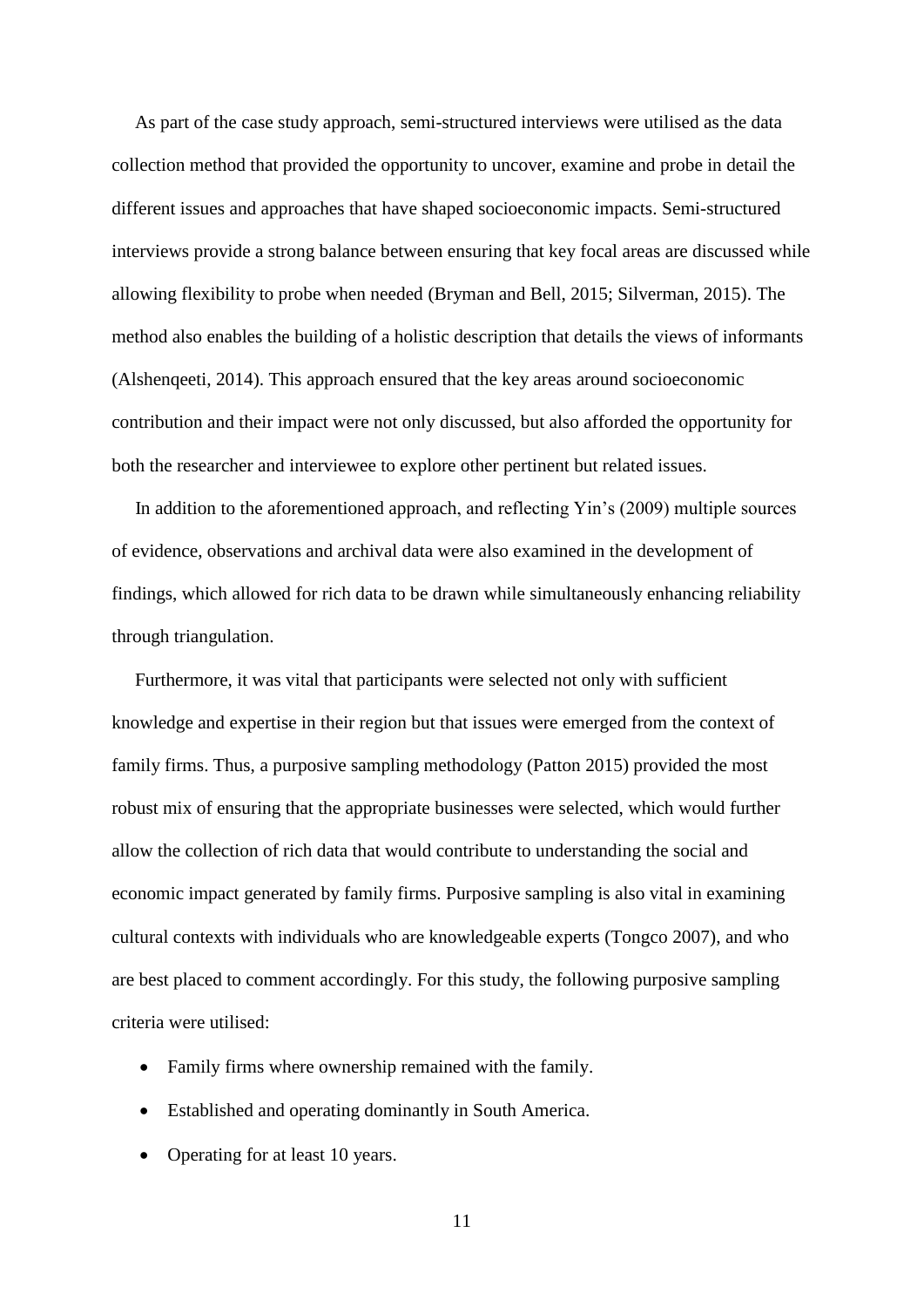#### • Owners or owner-managers.

 Human ethics clearance was obtained from one of the author's university; depending on the length of the project, this clearance could be extended for a further 12 or more months. During December of 2014 and December of 2016, a series of interviews were conducted among chambers of commerce and private enterprises by one member of the research team, who is bilingual (English-Spanish). This initial research activity helped to identify a total of 15 family enterprises, six in Lima, Peru, six in Montevideo, Uruguay, and three in Cafayate, Argentina. These businesses, which were suggested as potentially useful for their entrepreneurial drive and philosophy, were contacted through electronic email correspondence. The aims of the study were explained to recipients, and an invitation to an on-site interview with the owner/manager was formally made. Six of these firms accepted the invitation, and, in the following weeks, face-to-face, in-depth interviews, with an average length of 90 minutes each, were conducted.

 The interviews, conducted also between December 2014 and December 2016, were audiorecorded with participants' knowledge and consent, and first sought to gather demographic information of the firms (Table 1). The interviews were similarly undertaken by one member of the research team fluent in Spanish and were based upon pre-agreed interview protocols. The protocols ensured consistency of questioning across interviews and that the different steps around informed consent, data storage and usage were adhered to. Subsequently, the interview focused on the main questions based on RQ1 and RQ2 and read as follows:

• How does your firm contribute to making an impact, notably, on local stakeholders (e.g., employees) or on the wider community?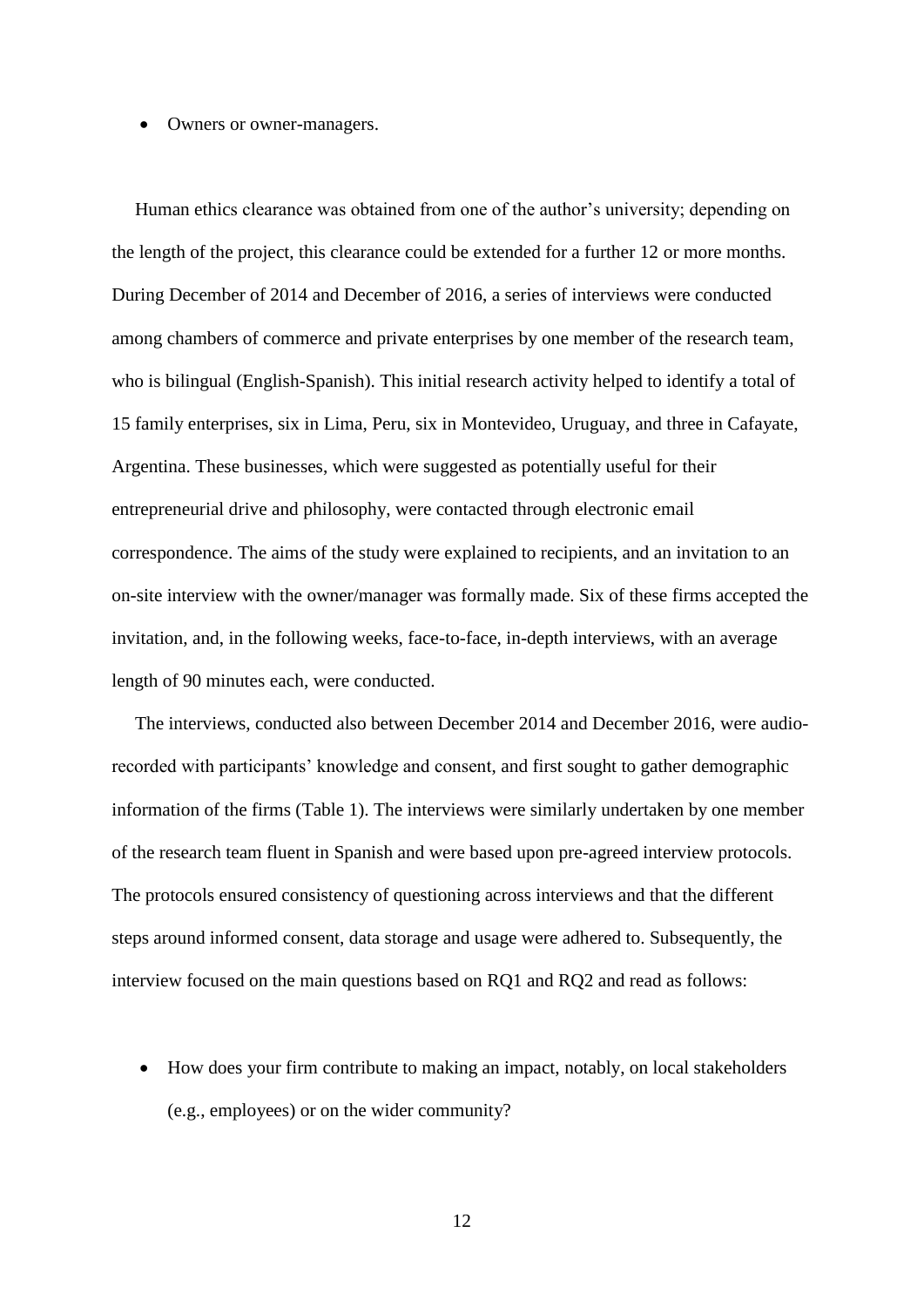How are these impacts manifested? For instance, do these impacts include socioeconomic benefits?

 As previously suggested, supporting the data collected through interviews, observations were undertaken on site at the family firms. These observations allowed the researcher to take notes, for instance, of interactions between the family firm's ownership/management, employees, employees' family relatives, and suppliers. In doing so, the researcher was able to ascertain the level of such interactions, and make more informed inferences regarding the potential contribution of the business. For instance, in spending an entire afternoon with Argentina 1 (A1), the member of the research team witnessed two separate shifts of local workers, in some cases accompanied by family members. At the same time, other visitors, including local suppliers, along with local and international visitors/consumers were observed at the venue.

 The archival information, gathered on site and also found online, provided organisational documentation and materials emphasising the firms' beneficial impacts. Indeed, some of the archival information depicted events (e.g., A1, A2, P2, U1) that highlighted ways in which the firm involved the local community, its staff, and other stakeholders (visitors). In other cases (P1, U2), there was evidence of new developments (purchase of equipment, refurbishing of the physical infrastructure) that strongly pointed at positive impacts initiated by the family firm. All participating firms provided authorisation to being identified for the purpose of this study.

 The data collected from the six firms were transcribed and imported into NVivo, a qualitative data analysis software package (Leech and Onwuegbuzie 2011), which assists in the identification themes that assist in answering the RQs (Davis 2014). All members of the research team undertook the transcribing of the data. Similarly, applying a content analysis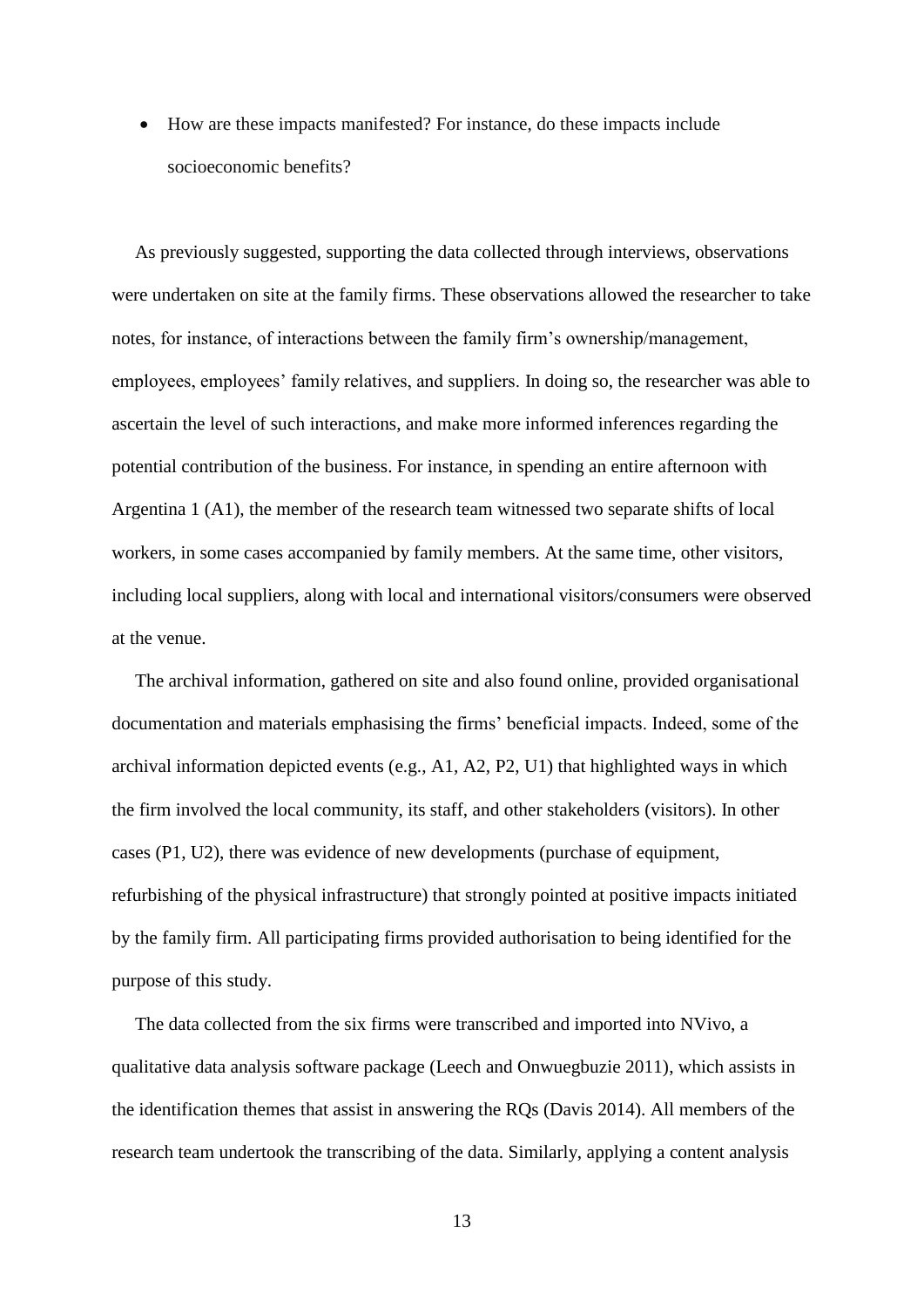approach, which allows for distilling "words into fewer content-related categories" (Elo and Kyngäs 2007, p. 108), all members of the research team identified and coded recurrent issues. Each member also had the opportunity to cross-check other members' content analysis for consistency and rigour. Archival data were also imported into NVivo with observation information embedded into coding. To ensure reliability and coding consistency, the coded themes were discussed by the research team, where any differences were identified and amended. Nodes were then examined for triangulation to further ensure robustness and validity of findings.

# *Basic demographic characteristics: Participants and firms*

Table 1 indicates that five out of the six participants were owners of the firms, and that the majority were males (four versus two). In addition, firms' ages, together with their size, varied significantly, and only two were operating in the same industry. Furthermore, four out of the six firms were exporting at the time of the study, though Uruguay 2 was planning to recommence exports activities (prior involvement in exporting between 2002 and 2009). Participants' expertise in the industry they operated ranged between 17 and 40 years, with the majority having accumulated 30 or more years of experience, clearly suggesting a high degree of expertise and knowledge.

### Table 1 Here

# **Results and discussion**

## *Family firms' contribution*

The findings pertaining to RQ1, which are illustrated based on occurrences (Table 2) and are further reinforced through a visualisation or mapping (Figure 1), clearly indicate that family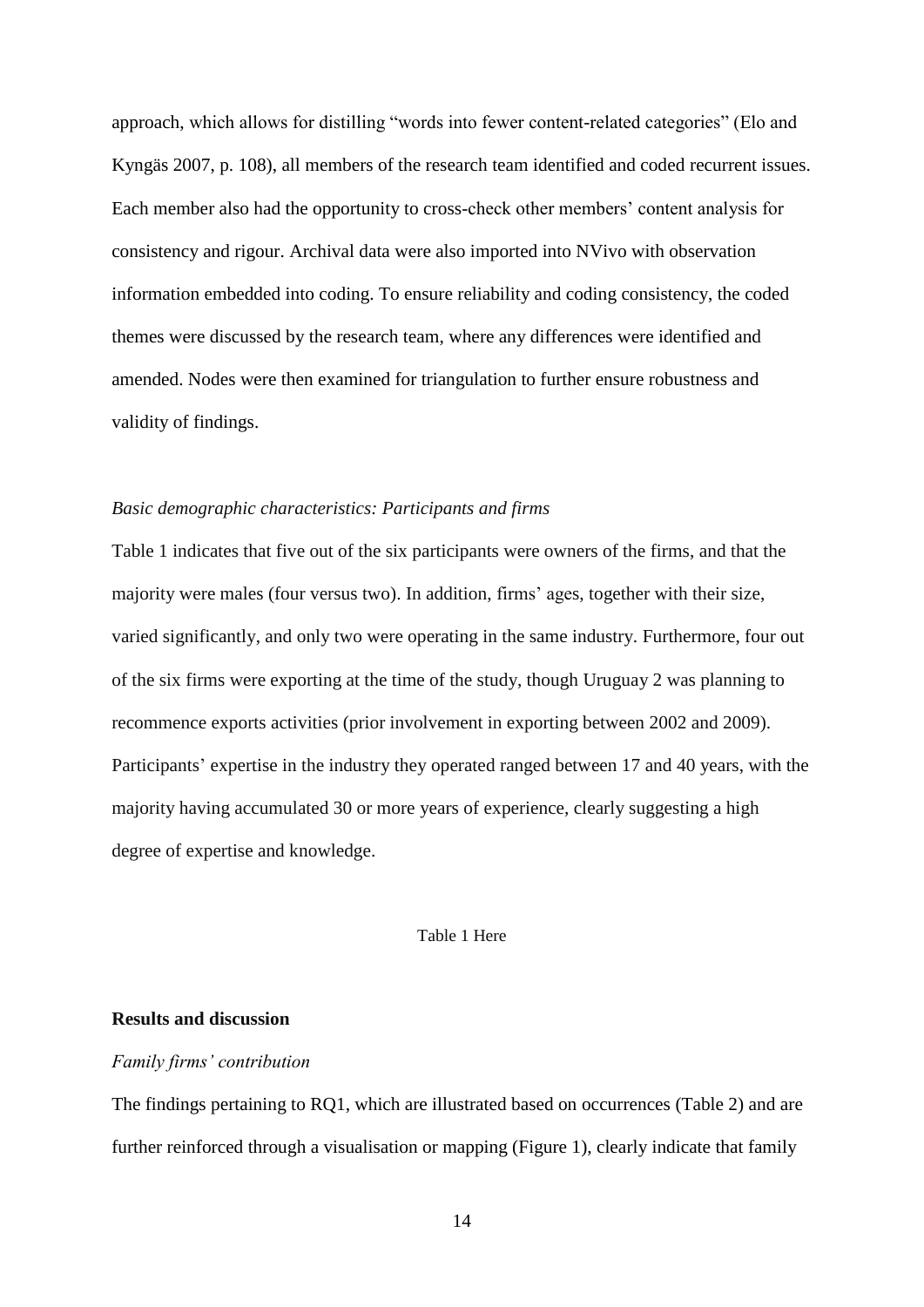firms' contributions took various forms. Expectedly, and in line with previous research conducted among family wineries (Duarte Alonso and Bressan 2013), being a provider of employment was a key contribution. As interviews, on-site observations and archival information revealed, A1, who owned a family firm in the town of Cafayate, Argentina, had over the years successfully marketed the region's traditional empanada (pasty). Apart from recruiting waiting staff, A1's hospitality facility featured live regional music on a daily basis, which required employing musicians permanently. These findings are associated with the structural dimension of SCT (Nahapiet and Ghoshal 1998), which stresses the significance of developing intellectual capital, as well as that of bonding (Bolino et al., 2002), which in turn is a component of the relational dimension.

#### Table 2 Here

 As suggested by Fernández and Nieto (2005), exchanges between a family firm and external stakeholders can result in increased knowledge. In the case of the present study, the exchanges between musicians, restaurateur and clients help spread and enhance the knowledge of the local culture and overall of the region, potentially contributing to stronger awareness among outside visitors. U1 also emphasised the importance of providing employment in order to stimulate locals to set roots within the region, thus, avoiding the exodus to larger cities, where many newcomers face shortages and limitations in resources, including housing. In this instance, and in agreement with Bolino et al. (2002), there is also a strong desire of the firm's ownership to create or strengthen bonds between itself, the local population and the land, potentially leading to more recognition and motivation to follow healthier or more sustainable lifestyles.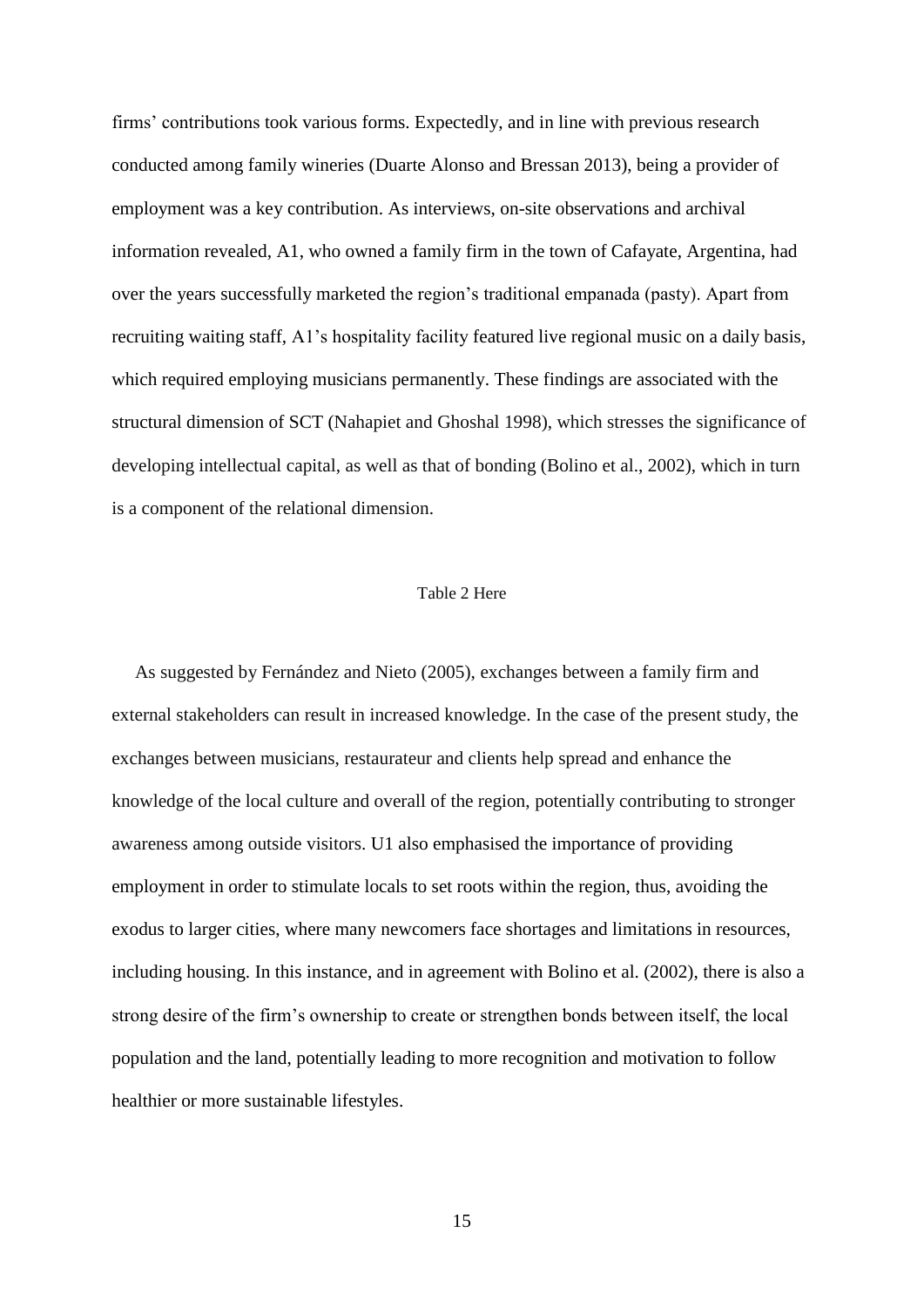Three other key ways of contributing were common to all six participating; they are also strongly associated with the dimensions of SCT. First, the creation of niche businesses was perceived as an essential supporting element for the local economy, in developing rural activities and was particularly prevalent among firms involved in wine and food (A2): "We try to emphasise the culinary culture of the Andes (regional) with the broader traditional Argentine cuisine, the migrant's cuisine, and we pair this cuisine with the wines." Similarly, U1 stated: "[We are] organising food and wine pairings, events such as Lamb and Tannat [local wine], or 'marrying' other typical local dishes and wines..."

## Figure 1 Here

 At the same time, creating networks and links with other stakeholders was perceived as vital complement to developing niche businesses. For instance, the above participants acknowledged that these efforts were undertaken with other wineries, thus, demonstrating a strong link with the structural, relational (trust, bonding) and, to some extent, with the cognitive dimension of the SCT (sharing common understanding through collaborating). Creating a niche business, which was partly dependent on developing networks and collaboration, was also emphasised by U2. Moreover, in the context of his firm, U2 recognised the potential for sugarless candies, in that there was a market prepared to afford significantly higher prices to consume healthier products (with fewer calories). The participant also underscored the importance of collaborating with a national technology laboratory to access crucial technologies the firm did not possess in order to further the development of sugarless candies.

 As U2's case underlines, the incorporation of technology was yet another form of contribution among firms. In this regard, another participant (P1) reflected: "the investment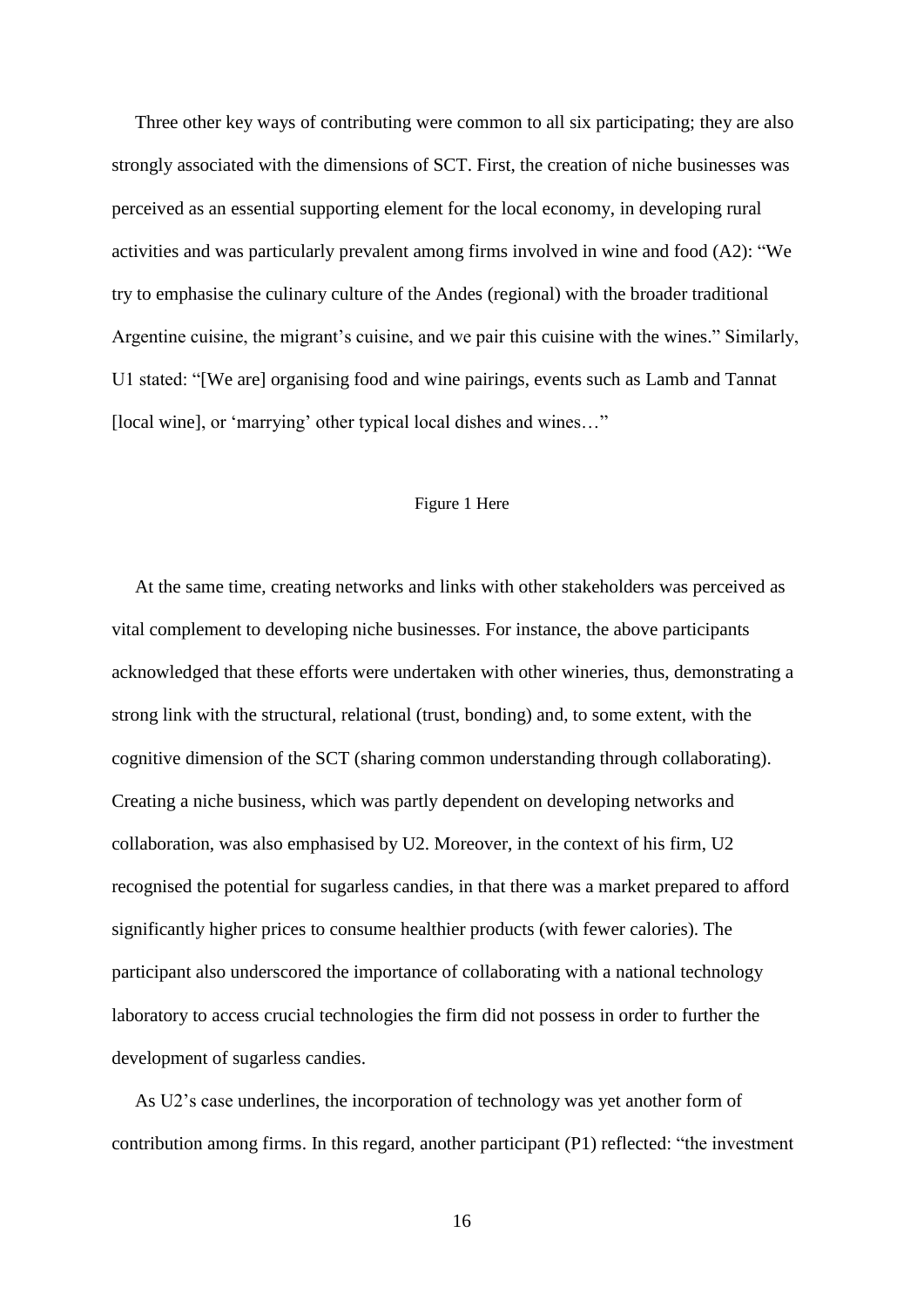made in technology allows us to manufacture new products, much of which is in fashion, and people like to buy new products." These findings also suggest the important contribution of the participating firms in developing infrastructure, and critical mass for instance, in growing as a business, as well as in influencing the growth of other activities and surrounding organisations.

 The social element of firms' contribution was also revealed, in that four of the six firms engaged in assisting members of the local population, particularly in adopting or gaining critical intrinsic values and skills; as A1 underlined:

We employ local youngsters and guide them for their future... try to instil respect; we try for our employees to communicate what the region is about… teach the younger employees to be more open and tell a story [behind the food, region] to our clients…

 At the same time, there was a commitment to extend such guidance into more professional ways of acting, with opportunities for further improvement (P2): "... we support and guide people in the domestic market, and get feedback from them, because we can learn from them regarding changes and developments in the market… including in different social classes… or even areas of production…" Again, these comments resonate with the relational dimension of SCT, particularly concerning the links between the firm and people (Chang and Chuang 2011), the existence of trust (Steier 2001), all of which could contribute to aligning with the interest of the firm (Eddleston et al. 2010). The comments are also associated with the cognitive dimension, for instance, emphasising the importance of relations among family members, and the decisions that can emerge from those relations, including by embedding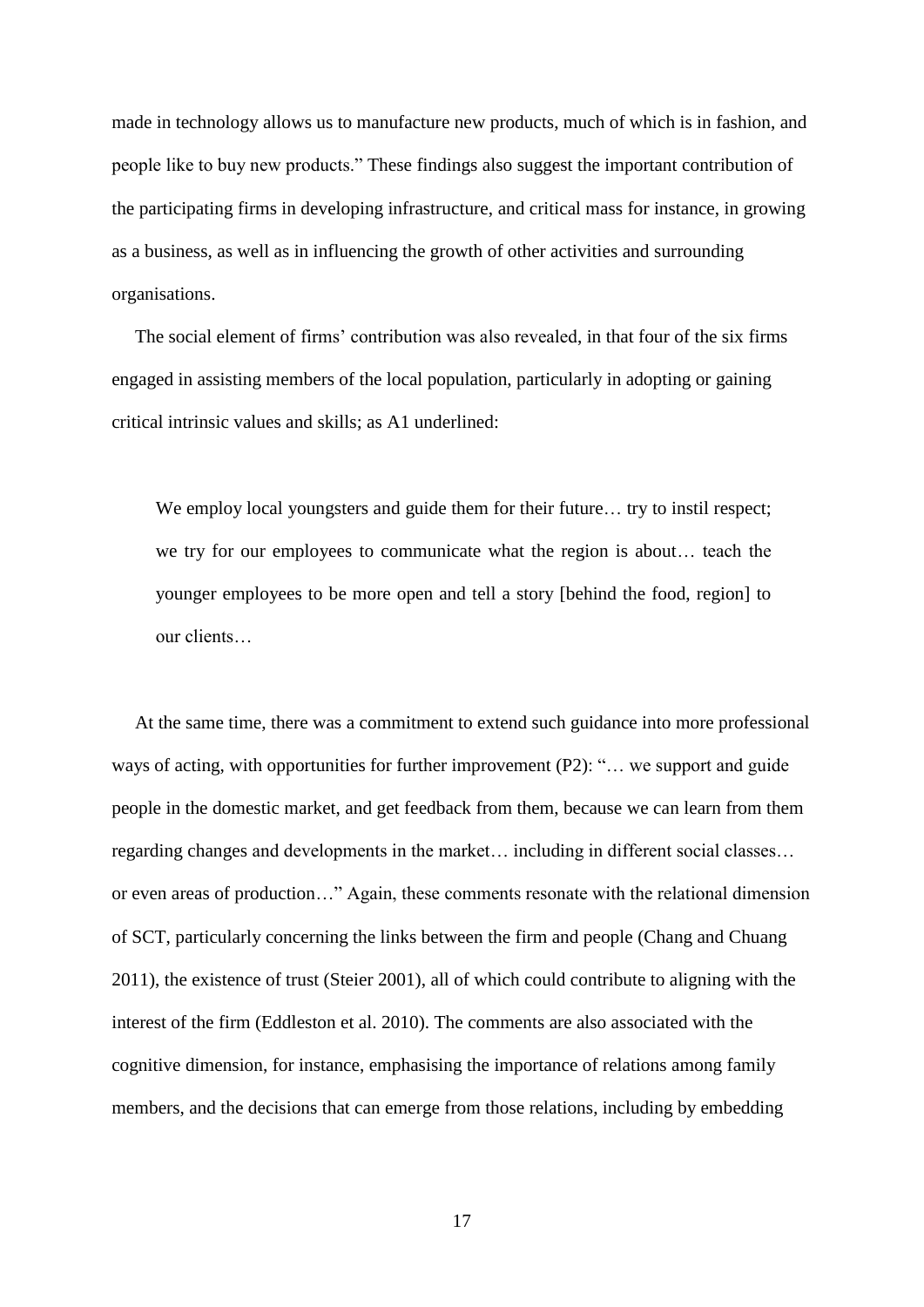social knowledge (Patel and Fiet 2011), which results from learning from external bodies (e.g., P2).

# *Impact of family firms' contribution*

Table 3, together with Figure 2, illustrate family firms' main impacts, resulting from their contribution, on various stakeholders, notably, those residing or active within the local community. As with RQ1, the findings have strong associations with the dimensions of SCT. Furthermore, the knowledge and expertise gathered through years of experience and living the business, together with developing structures, strategies, and a productive work environment are linked to the structural and relational dimensions of SCT. With regard to the first, the findings stress the significance of exchanges and acquisition of knowledge (Arregle et al. 2001), while the relational dimension emerged through the quality of the existing network or link, as well as trust and commitment among family members (Eddleston et al. 2010; Steier 2001). In turn, these elements clearly contributed to competitiveness and sustainability. Four main themes representing firms' impacts emerged. Firms' impacts were first perceived in terms of improving quality, for instance, of service, product, or both, as well as boosting demand.

## Table 3 Here

U2, whose firm dated as far back as 10 generations, with the  $11<sup>th</sup>$  already becoming involved in the enterprise, acknowledged the significance of investments in equipment, technology, and the vineyards to make needed improvements and adjustments and remain competitive and maintaining its leadership: "… We have lead the way and demonstrated that it is possible to export Uruguayan wines to all consumer markets." The participant also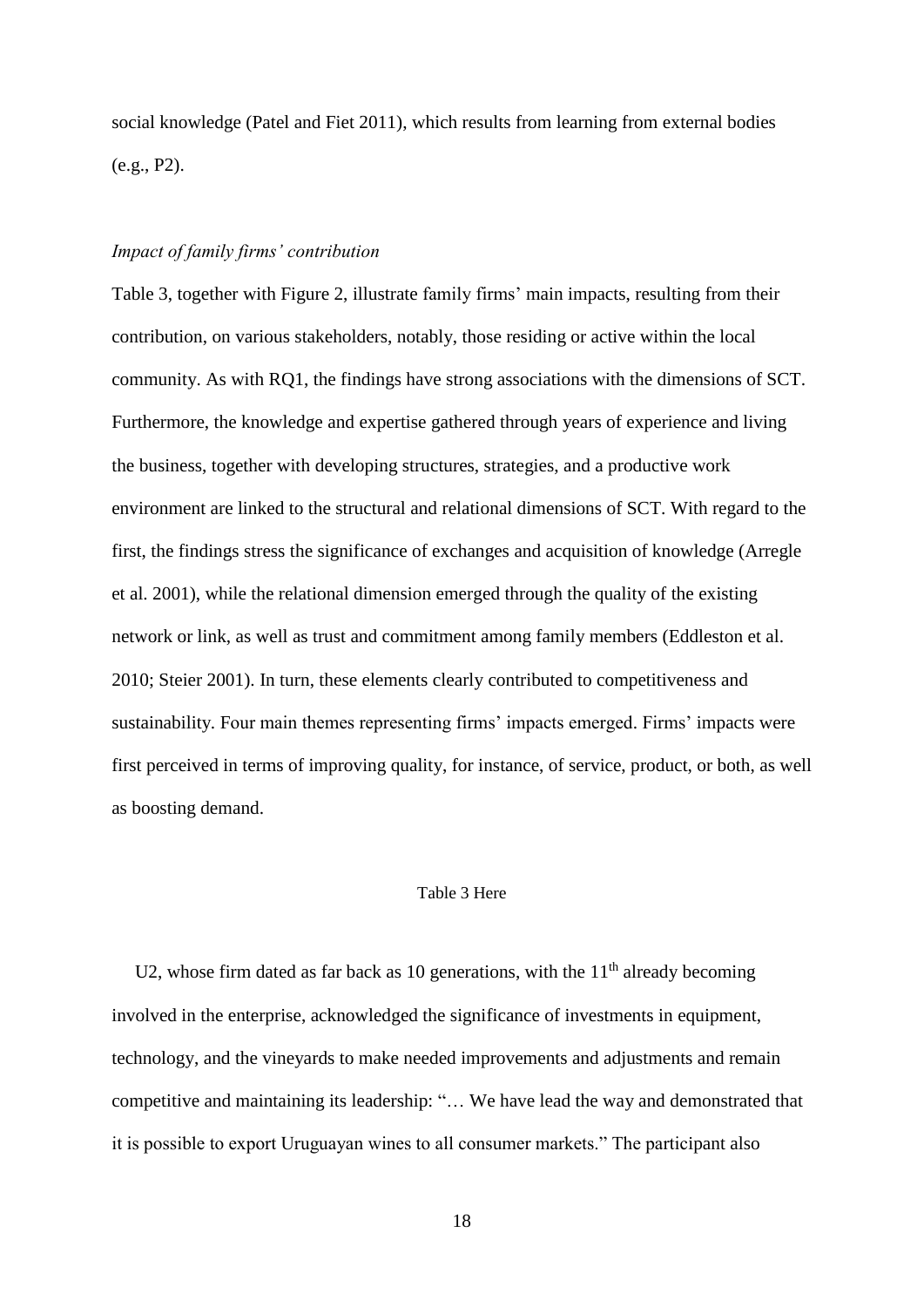commented on the winery's competitive edge, and how its contributions through exports to the most demanding wine consumer markets of the world had also resulted in attracting 'hard currency.' Other participants (A2, P1) also recognised the importance of innovation, particularly by learning and by incorporating new techniques or forms of production. In this context, earlier research (Craig and Moores 2006) concludes that established family firms tend to place great value on innovation strategies and practices. Furthermore, the apparent linkages between family firms and innovation are much stronger than what many assume (Craig and Moores 2006).

# Figure 2 Here

 Developing a sense of professionalism was an additional impact that resulted from firms' socioeconomic contributions, for instance, in the case of A1: "I am happy that I was able to help some youngsters to become good waiters." Furthermore, while currently not exporting its products, U2 reflected on the past achievements of the firm, whereby the firm's performance resulted in socioeconomic impacts: "When we exported, you could notice the growth in productivity when completing export requests. You can experience how much the factory's productivity, labour and intensity grow to fulfil the requests…" Higher performance and productivity were arguably related to perceived reciprocity between the firm and internal or external stakeholders. While in the case of U2 such improvement was partly triggered by the firms' staff, with regard to P1, performance and employee reciprocity were intrinsically associated: "…What we invest in significant time in training them in this industry, we gain back by having the loyalty of these employees…"

 In other cases, reciprocity took place between the firm's management and other networks, such as external collaborating firms (P1): "Other companies also contact us because they find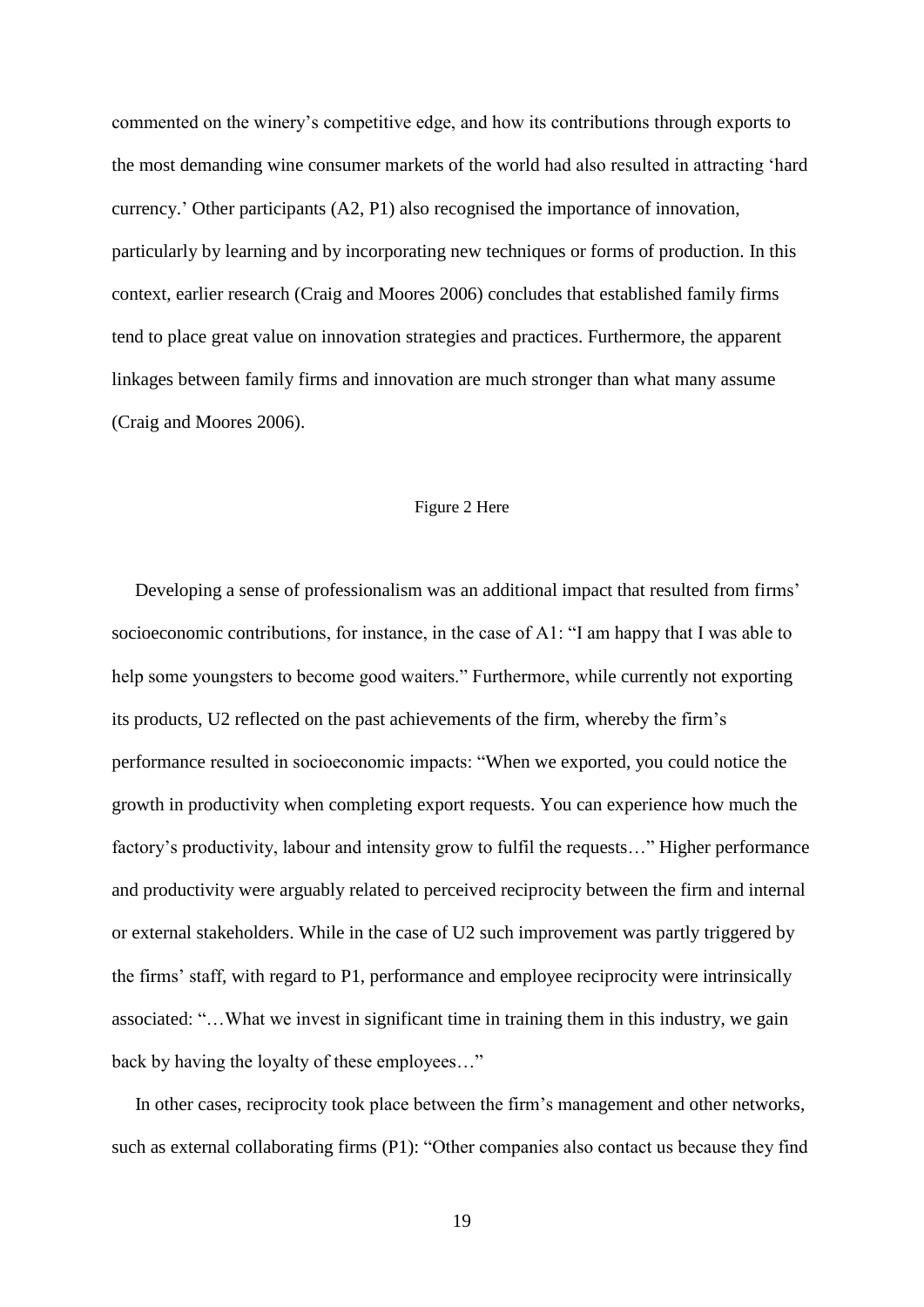out through others that the merchandise is manufactured in our firm, and knock at our door… word of mouth is crucial."

A1: We do collaborate with other businesses. I am thankful to other people in the town. Hotels, guest-houses, taxi firms… they all send people to us. Similarly, we reciprocate; when someone asks us for a hotel, we also recommend businesses to them.

SCT was also reflected in these comments, particularly through the cognitive dimension, in that reciprocating parties share a common philosophy, perspective, or understanding (Bolino et al. 2002). Another fundamental impact of firms' contributions in creating employment, niche businesses, networks, infrastructure, or in incorporating technology was the added value or multiplier effect that resulted from their actions. P2's comment is symptomatic of firms' ability to have an impact that extends beyond mere direct socioeconomic impacts:

When one sells domestically, one not only sells the raw product, but one also generates a cluster of businesses, for instance, coffee back manufacturers, coffee shops, baristas, even the local electric company. It is a much more dynamic market. Therefore, boosting domestic consumption is critical for the sustainability of the industry.

 Similarly, P2's perceptions encapsulate the various key findings revealed in Table 3. As with other cases and participants' comments, these findings are strongly related to the structural and cognitive dimensions of SCT, particularly through gathering and sharing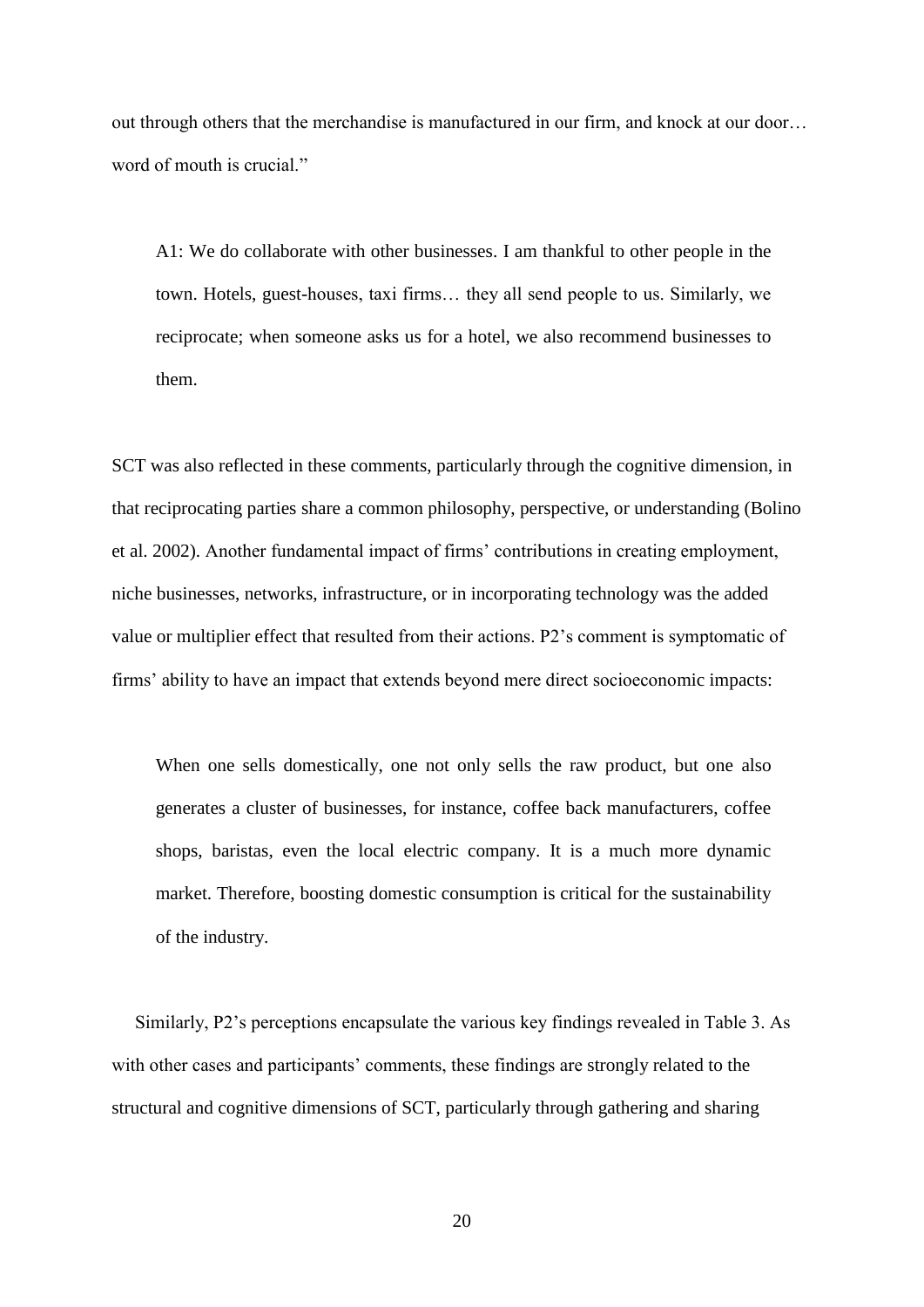knowledge, as well as contributing to professionalism and overall sustainability of the industry in which they operate:

… We do not only think of making money. We take time to motivate and communicate with people who, though not key clients, might help boost the interest and future consumption of coffee… We constantly absorb knowledge. We have been able to add value to coffee and no longer deal with coffee as a commodity, as a raw product; we perceive it as a gourmet product."

This comment highlights yet another key impact of firms, in educating the local population and potentially boosting consumption, in this case, consumption of a product that traditionally has not been popular, but that recently has achieved success as an export alternative. The comment also underlines the firm's impact in generating new knowledge and awareness, while also benefitting from, notably, receiving direct feedback from significant stakeholders.

 Finally, the development of the local economy, which already transpired through the various contributions made by firms, particularly exports (U1), additionally reveal the impact of the family firm, in this case, positively affecting the region's image (A2): "Cafayate has scenery but without the wineries, many people would not stay longer than one or two days. Wineries make it possible for people to add one more day to their journey."

*The applicability of the proposed framework*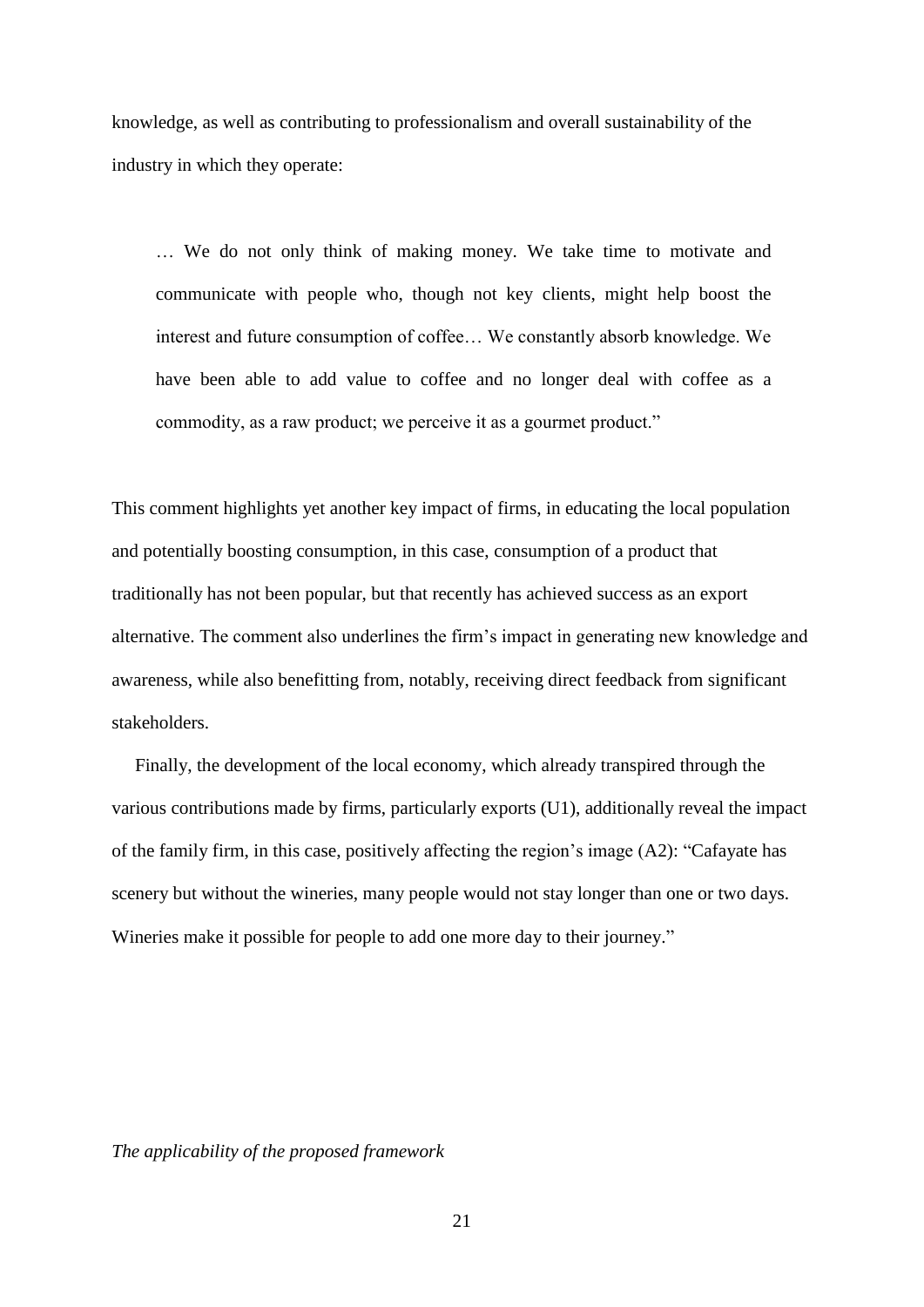In agreement with Thomas (2006), the inductive approach employed in the present study, complemented by the theoretical perspective adopted (SCT) and the findings have all contributed to the development of a proposed framework (Figure 3). This framework first depicts clear relationships between the outcomes of the RQs and three dimensions of SCT.

- *Structural:* The findings underline the usefulness of this dimension, as it helps explain the key role played by family firms and their potential contributions through their links, through collaborating and sharing knowledge, with members of the local community or external agents, such as other firms (RQ1).
- *Relational:* This dimension emerged through trust, norms and bonding that either developed within the firm, or with external agents. The relational dimension helps explain that these elements, which partly develop as a result of existing links and networks between the firm and other stakeholders can result in such contributions as undertaking improvements or behaving in a manner geared toward enhancing the firm's performance.
- *Cognitive:* The existence of shared codes and language within a firm, as well as in firm-stakeholder relationships emerged as manifestations of the cognitive dimension. For instance, some participants (A1, P1, U2) underlined the importance of reciprocity. Importantly, some of the characteristics found in the relational and cognitive dimensions partly overlap with the structural dimension, further underscoring the value of these three dimensions as lenses through which social capital could be viewed or reflected upon.

 As Figure 1 also illustrates, these undertakings that match each dimension can go a long way, contributing to creating or adding value to firms' performance (RQ2). Furthermore,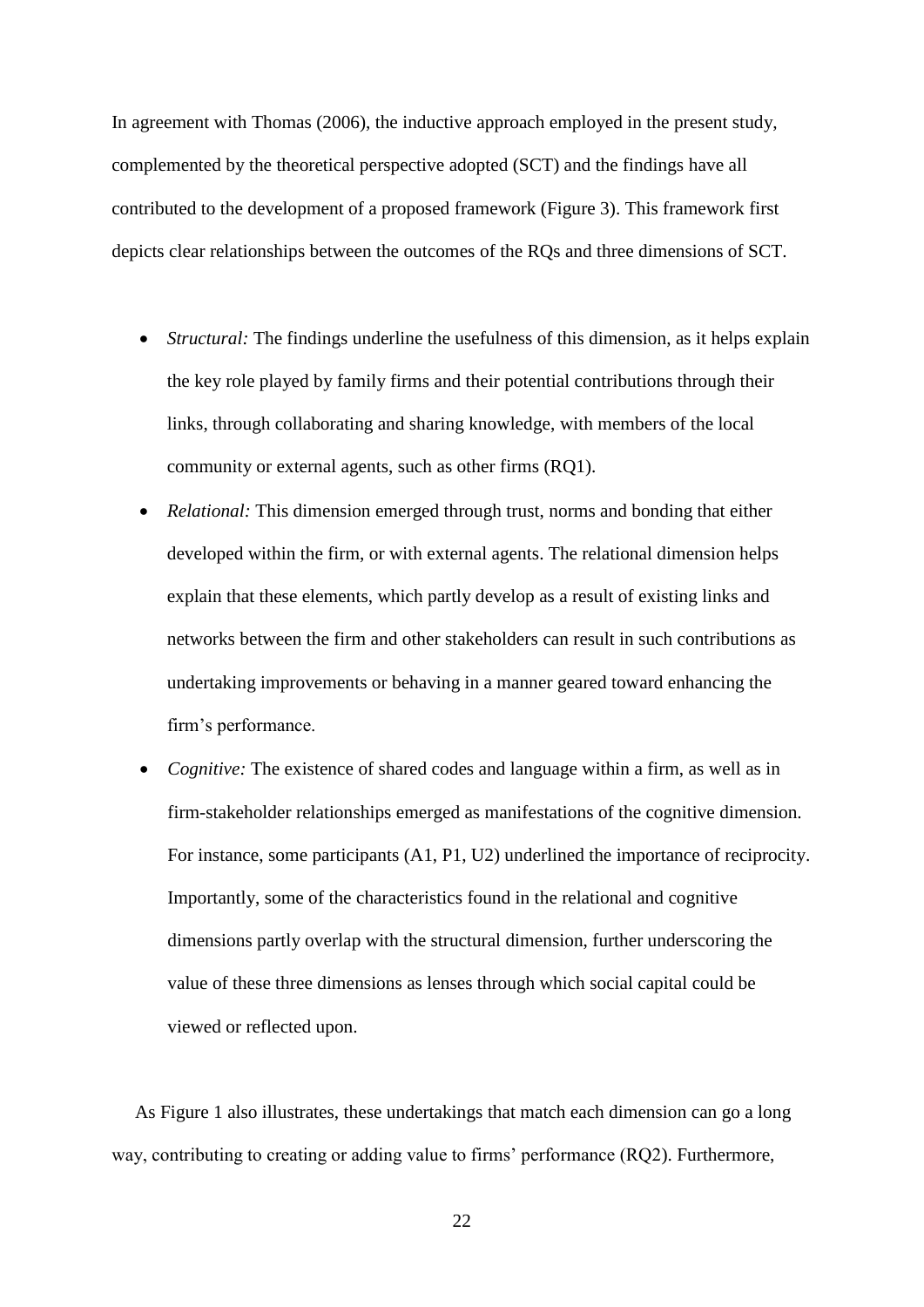these can have direct implications for the wider community (employers, region), including such facilitators of sustainability as socioeconomic development, for instance, through quality improvements, helping develop professionalism, or increasing awareness of a region or industry (Table 3). Together, the impacts and implications revert back to family firms, in that owners or managers would again perceive their crucial role as contributors or stewards of their surrounding community, implementing or executing initiatives that continue the process of contribution and impacts. Moreover, with a previous background of contributions and impacts, family firms' ownership could reflect on such experiences, and consequently adjust, for instance, considering an increase- or decrease- in its involvement in social capital-related efforts.

### Figure 3 Here

# **Conclusions**

Although family firms represent a significant group for countries' economies, the academic literature still presents a number of knowledge gaps. For instance, various authors (e.g., Carneiro and Brenes 2014; Felzensztein et al. 2012; Gonzalez-Perez and Velez-Ocampo 2014) identify a proclivity of academic research to focus predominantly on Asian, European or Anglo-Saxon countries in detriment of regions such as Latin America (del Carmen Briano-Turrent and Poletti-Hughes, 2017). The present study addressed this recognised limitation of the literature. Moreover, in adopting SCT, the study examined the contributions of family firms within and around their community, and the impacts that their contributions have from the perspective of owners of six South American family firms.

 The findings revealed that, apart from the more common contribution of providing employment, firms also significantly aided in the creation of niche businesses, networks and links with other businesses, as well as infrastructure. These and other contributions had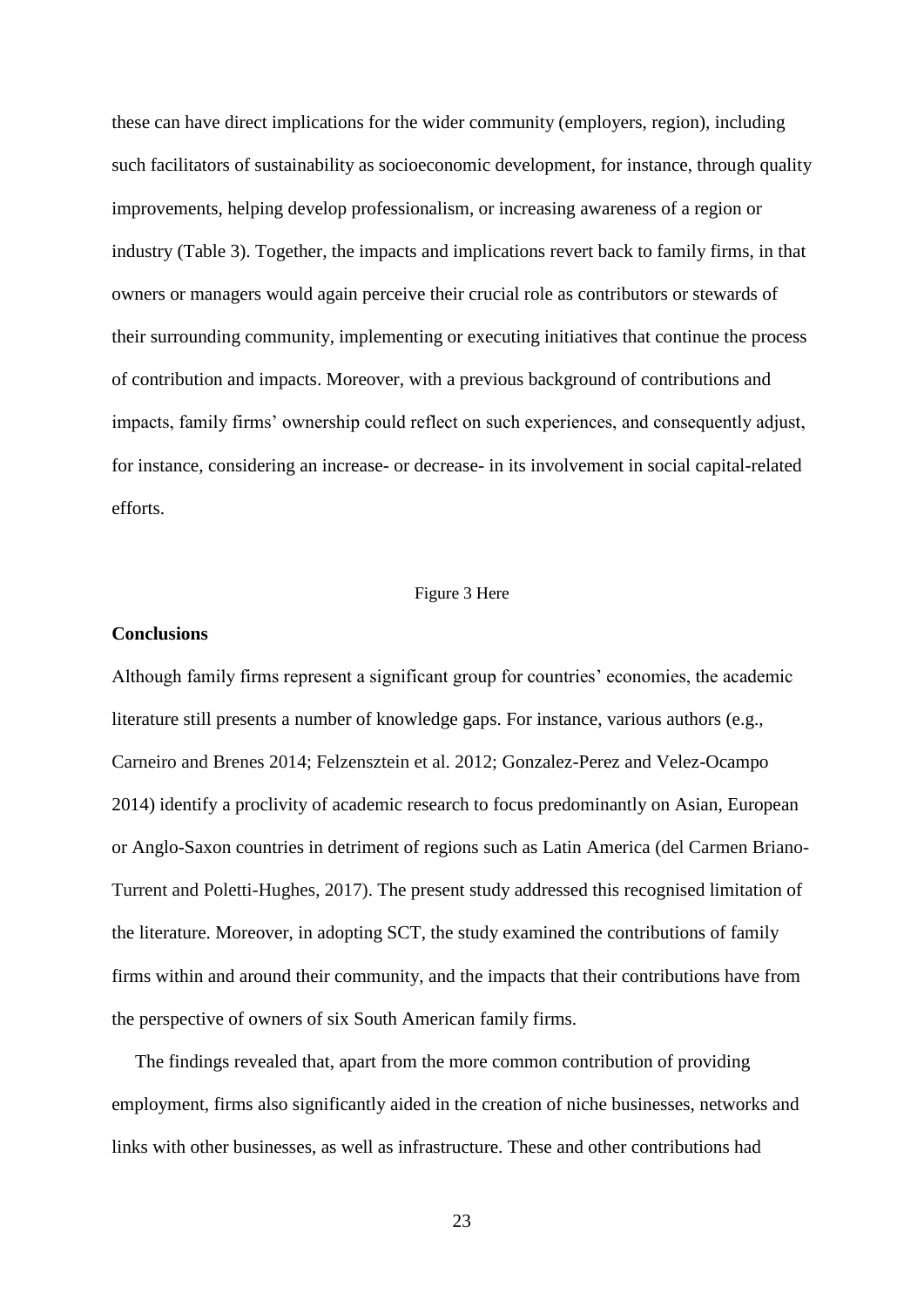important impacts, particularly in the form of quality improvements, innovative practices leading to improvements in product/service provision, innovation in itself, increasing awareness of a particular industry or region, and helping to develop professionalism in their business and/or industry. The consideration of SCT, together with the findings, led to the development of a theoretical framework (Figure 1). This framework provides valuable signposting of various relationships highlighting alignments that could contribute to a more in-depth understanding of family firms' contribution, impact, and potential implications. For instance, reciprocity in exchanges suggest a shared code of understanding, was manifested between the findings and the cognitive dimension, while trust and stewardship (relational dimension) were identified as essential in making commitments within the firm leading to needed improvements.

 Similarly, the findings provide opportunities for government initiatives which could target not only the methods applied by firms to contribute but further examine the impact that these may have on socioeconomic development. In essence, governments would be able to identify and support firms appropriately based on the desired impact again the offering afforded by family firms, targeting and funding programmes with maximum effect.

# *Implications*

The findings have important implications for general management. Indeed, the results indicate interesting notions of what impact is created and driven by family firms. Alongside the more common contributions related to job creation and sharing of values/ best practice, there are other pertinent areas for consideration, namely, in the development of a sense of community and expanding knowledge to assist in firm survival and with it longevity. These areas suggest a two-pronged focus on social impact and social capital theory where reciprocity, is seemingly, an evident notion. The value of contributing to the local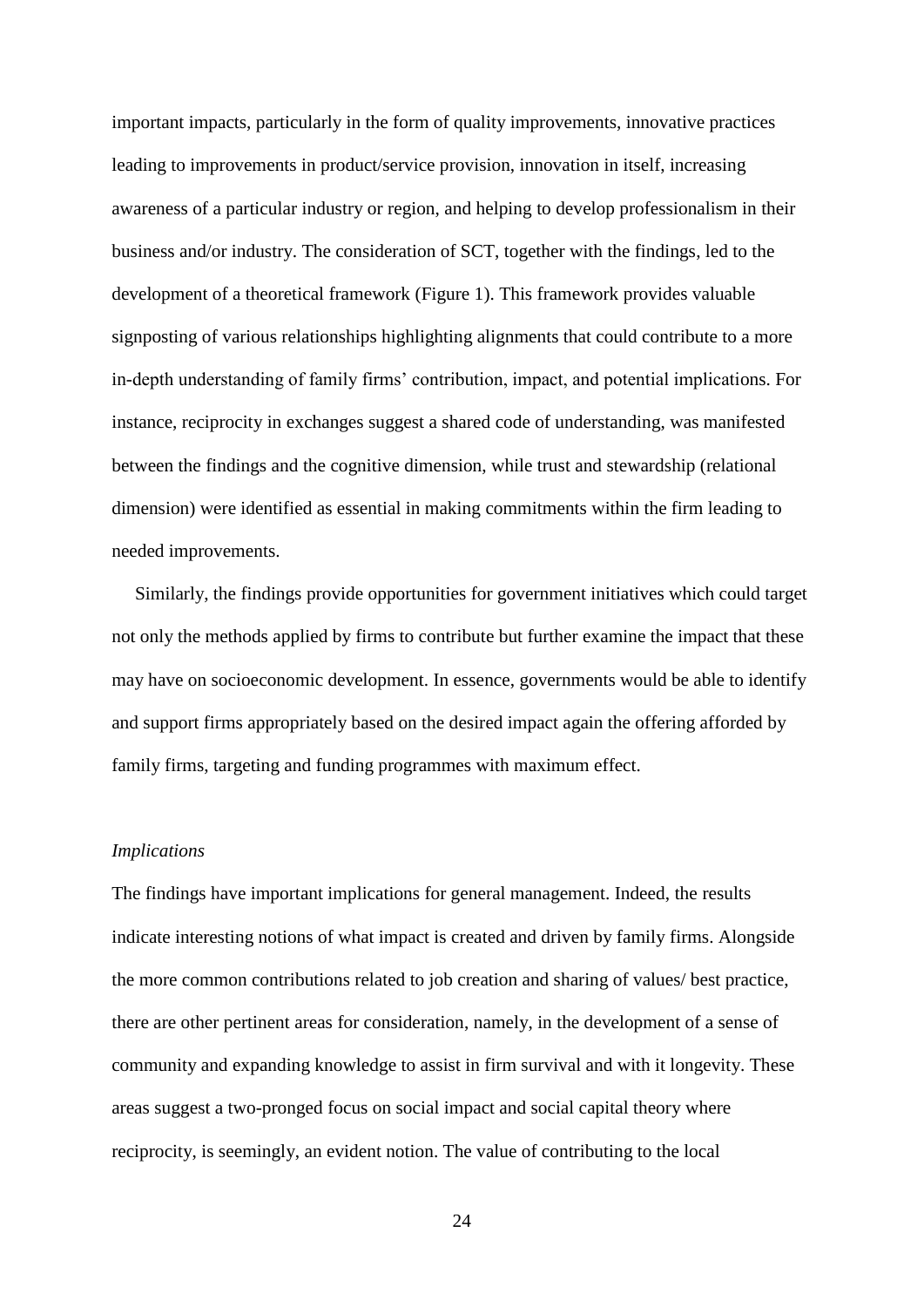socioeconomic development of the community is interlinked with the value gained from such initiatives for the firm. In essence, while there is an endeavour to support local and make inroads into local supply chains alongside creating awareness of niche areas, these are driven by the desires of the firm (albeit altruistic or commercial).

 The results here provide a useful insight in the creation of future infrastructure and networks, where needs-matching between firms and the community would create stronger delivery of social impact. Like-minded ideologies alongside perhaps a shared vision and direction between parties via 'quid pro quo' would be a viable approach to drive social impact when viewed from a South American perspective. Nonetheless, it is also vital to note the strength and prevalent of social capital theory in South America and that usefulness of the framework in developing further understanding.

 The framework provides contextualisation of the theory and signposts opportunities that are evident and that require further nurturing. The need to enhance professionalism and extend awareness and synergies with local supply chain and businesses are clear examples of this form of social capital. Thus, the framework adds to current knowledge into family firms, and more specifically into the limited understanding within a South American perspective. Furthermore, the framework facilitates not only this understanding, but also and importantly provides a foundation for future studies to build upon, and highlights the value that social capital can have towards theoretical and practical contributions.

# *Limitations and Future Research*

While the proposed framework (Figure 3) is developed utilising the prevalent notions drawn from cases that have in-depth understanding of the issues around social impact and reflect social capital theory, it is important to be cautious with its generalisability. The use of case study methodologies provides opportunities to delve deep into rich data sources; however, it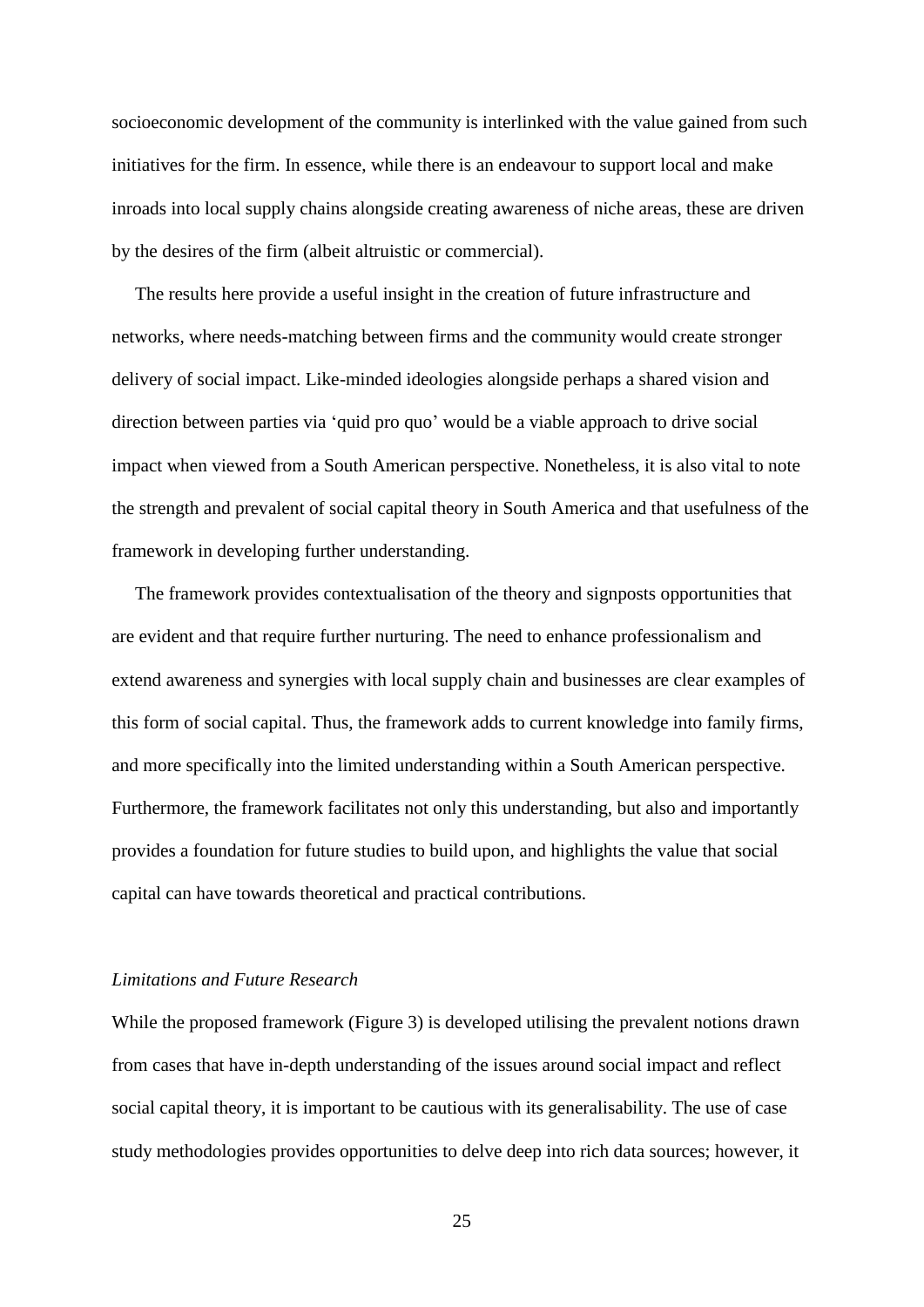can be restrictive it providing applicability of findings to the wider population. Thus, although the findings of this study make a strong contribution to the development of the social capital framework, future research could provide further valuable insights, particularly through the testing of its applicability. This type of research could, for instance, consider quantitative methods where surveys structured around the elements of the framework are tested, or where the replicability of the findings are examined with other cases or subcontinents.

 Building upon the theoretical developments of this study, future research could enhance these foundations and examine the contributions and the impact of family firms through longitudinal studies. Such an approach would allow clearer evaluation of the value of the approaches taken and/or any interventions applied, and could be examined in the form of indepth understanding and review qualitatively or through more quantitatively focused testing. Similarly, the study has focused on firm owners, where future research could enhance and add to the findings of this research through data collection from local businesses and suppliers. This information would help extend and provide an additional dimension to the framework by revisiting the findings of this study through a different lens.

# **References**

- Arregle, J. L., Hitt, M. A., Sirmon, D. G., & Very P (2007). The development of organizational social capital: Attributes of family firms. *Journal of Management Studies,* 44(1), 73-95. <https://doi.org/10.1111/j.1467-6486.2007.00665.x>
- Alshenqeeti, H. (2014). Interviewing as a data collection method: A critical review. *English Linguistics Research,* 3(1), 39-45.

Berg, B.L. (2007). *Qualitative research methods for the social sciences.* London, UK: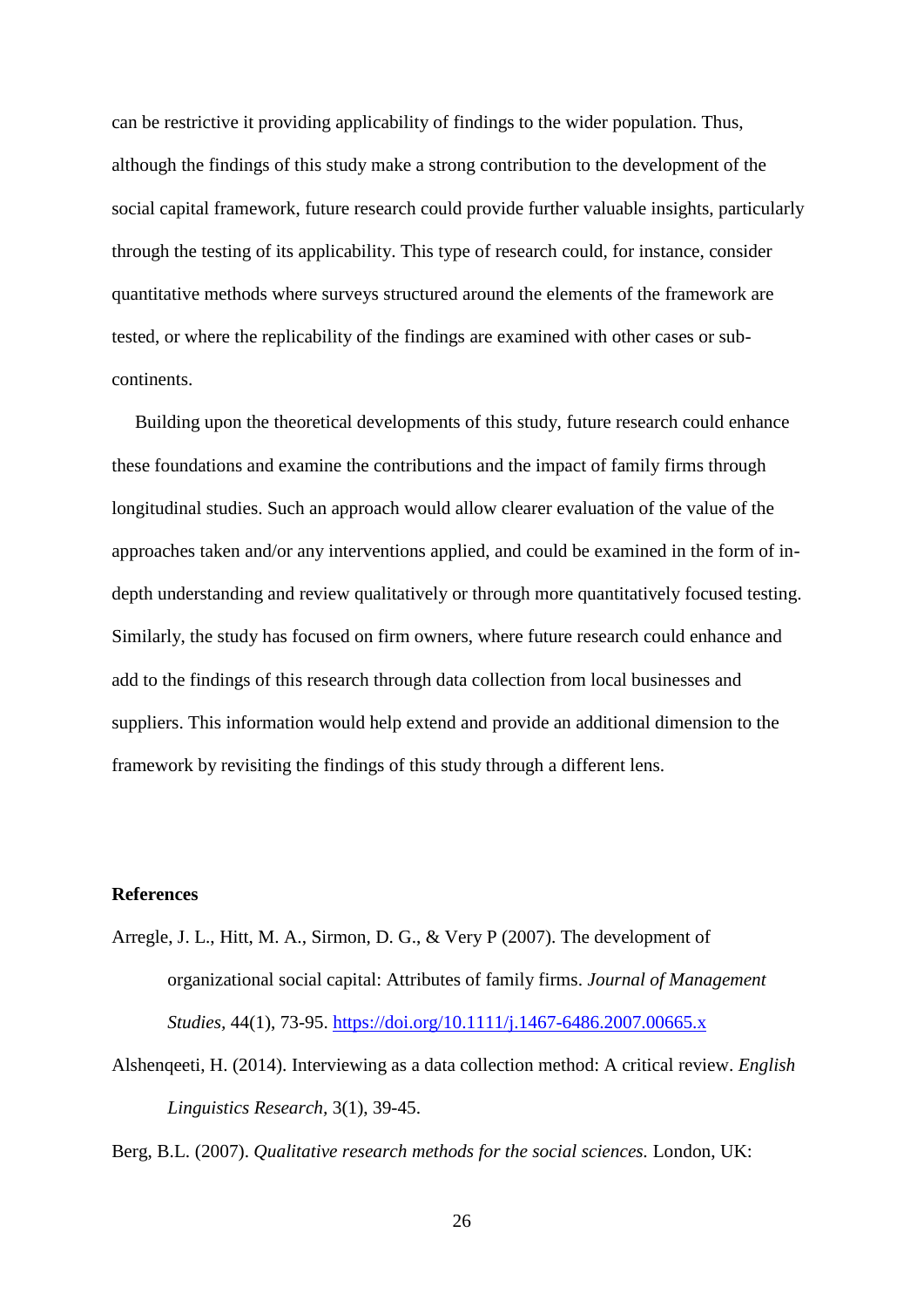Pearson.

- Biggemann, S. (2013). Collaborative research and publishing from Latin America. São Paulo, Brazil: International B2B Research Workshop.
- Birnik, A., & Bowman, C. (2007). Marketing mix standardization in multinational corporations: A review of the evidence. *International Journal of Management Reviews,* 9(4), 303–324.
- Bolino, M.C., Turnley, W.H., & Bloodgood, J.M. (2002). Citizenship behavior and the creation of social capital in organizations. *Academy of Management Review*, 27(4), 505-522.
- Bryman, A., & Bell, E. (2010). *Business research methods* (4<sup>th</sup> ed.). Oxford, UK: Oxford University Press.
- Burt, R. (2001). Structural holes versus network closure as social capital. In N. Lin, K.S. Cook and R.S. Burt (Eds.), *Social capital: Theory and research* (31-56). New York: Aldine de Gruyter.
- Carneiro, J., & Brenes, E.R. (2014). Latin American firms competing in the global economy. *Journal of Business Research,* 67(5), 831-836.
- Chang, H.H., & Chuang, S.S. (2011). Social capital and individual motivations on knowledge sharing: Participant involvement as a moderator. *Information and Management,* 48(1), 9-18.
- Chua, J.H., Chrisman, J.J., & Sharma, P. (1999). Defining the family business by behaviour. *Entrepreneurship Theory and Practice,* 23(4), 19-39.
- Coleman, J.S. (1990). *Foundations of social theory*. Cambridge, MA: Harvard University Press.
- Coleman, J.S. (1988). Social capital in the creation of human capital. *American Journal of Sociology,* 94, S95-S120.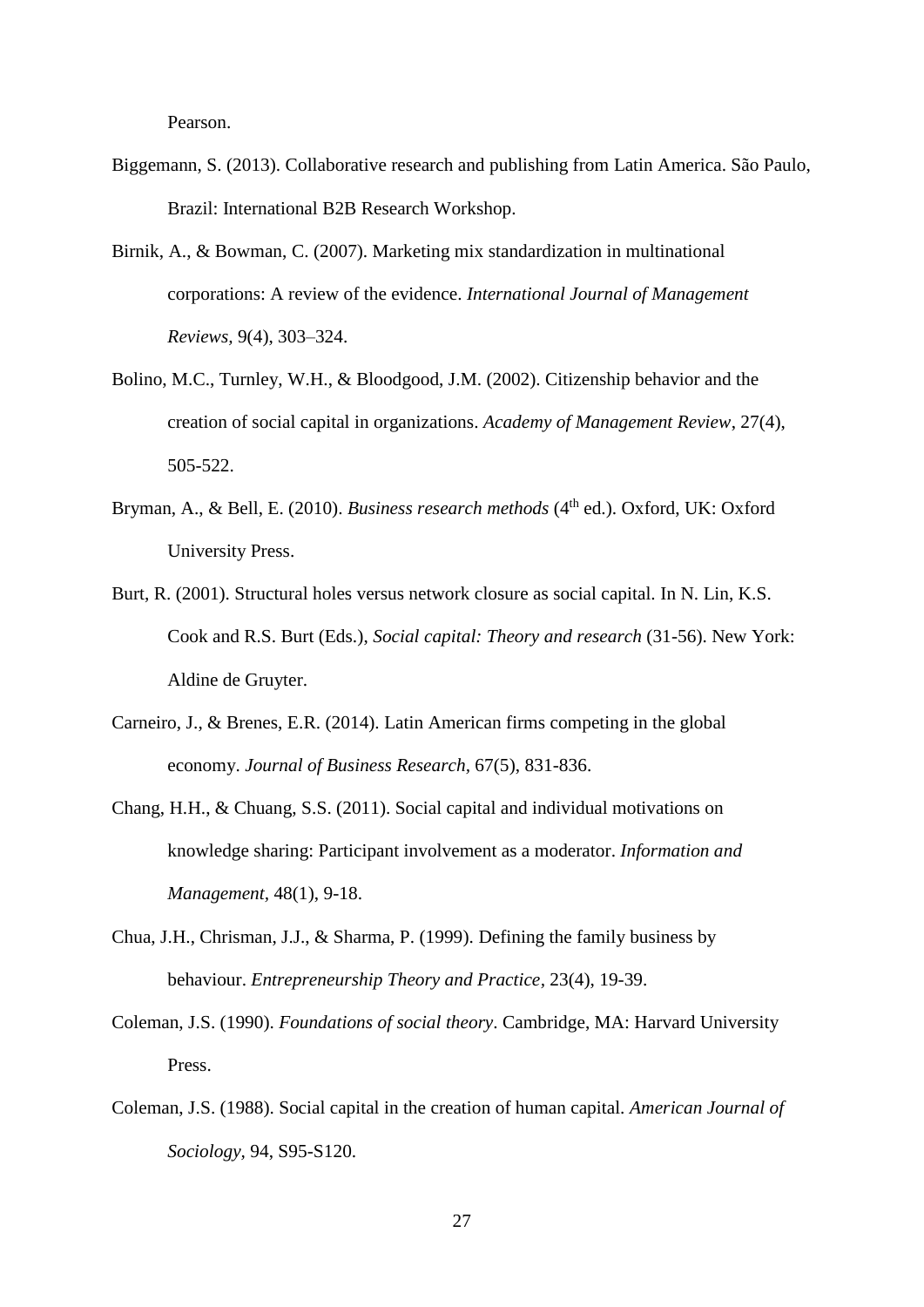- Craig, J.B., & Moores, K. (2006). A 10-year longitudinal investigation of strategy, systems, and environment on innovation in family firms. *Family Business Review,* 19(1), 1-10.
- Davis, K. (2014). Different stakeholder groups and their perceptions of project Success. *International Journal of Project Management,* 32(2), 189-201.
- De Clercq, D., & Belausteguigoitia, I. (2015). Intergenerational strategy involvement and family firms' innovation pursuits: The critical roles of conflict management and social capital. *Journal of Family Business Strategy,* 6(3), 178-189.
- del Carmen Briano-Turrent, G., & Poletti-Hughes, J. (2017). Corporate governance compliance of family and non-family listed firms in emerging markets: Evidence from Latin America. *Journal of Family Business Strategy,* 8(4), 237-247.
- Duarte Alonso, A., & Bressan, A. (2013). Small rural family wineries as contributors to social capital and socioeconomic development. *Community Development,* 44(4), 503- 519.
- Eddleston, K.A., Chrisman, J.J., Steier, L.P., & Chua, J.H. (2010). Governance and trust in family firms: An introduction. *Entrepreneurship Theory and Practice,* 34(6), 1043- 1056.
- Elo, S., & Kyngäs, H. (2008). The qualitative content analysis process. *Journal of Advanced Nursing,* 62(1), 107-115.
- European Commission (2018) Family Business.

[https://ec.europa.eu/growth/smes/promoting-entrepreneurship/we-work-for/family](https://ec.europa.eu/growth/smes/promoting-entrepreneurship/we-work-for/family-business_en)business en

Fastoso, F., & Whitelock, J. (2007). International advertising strategy: The standardization question in manager studies. *International Marketing Review,* 24(5), 591–605.

Fastoso, F., & Whitelock, J., (2011). Why is so little marketing research on Latin America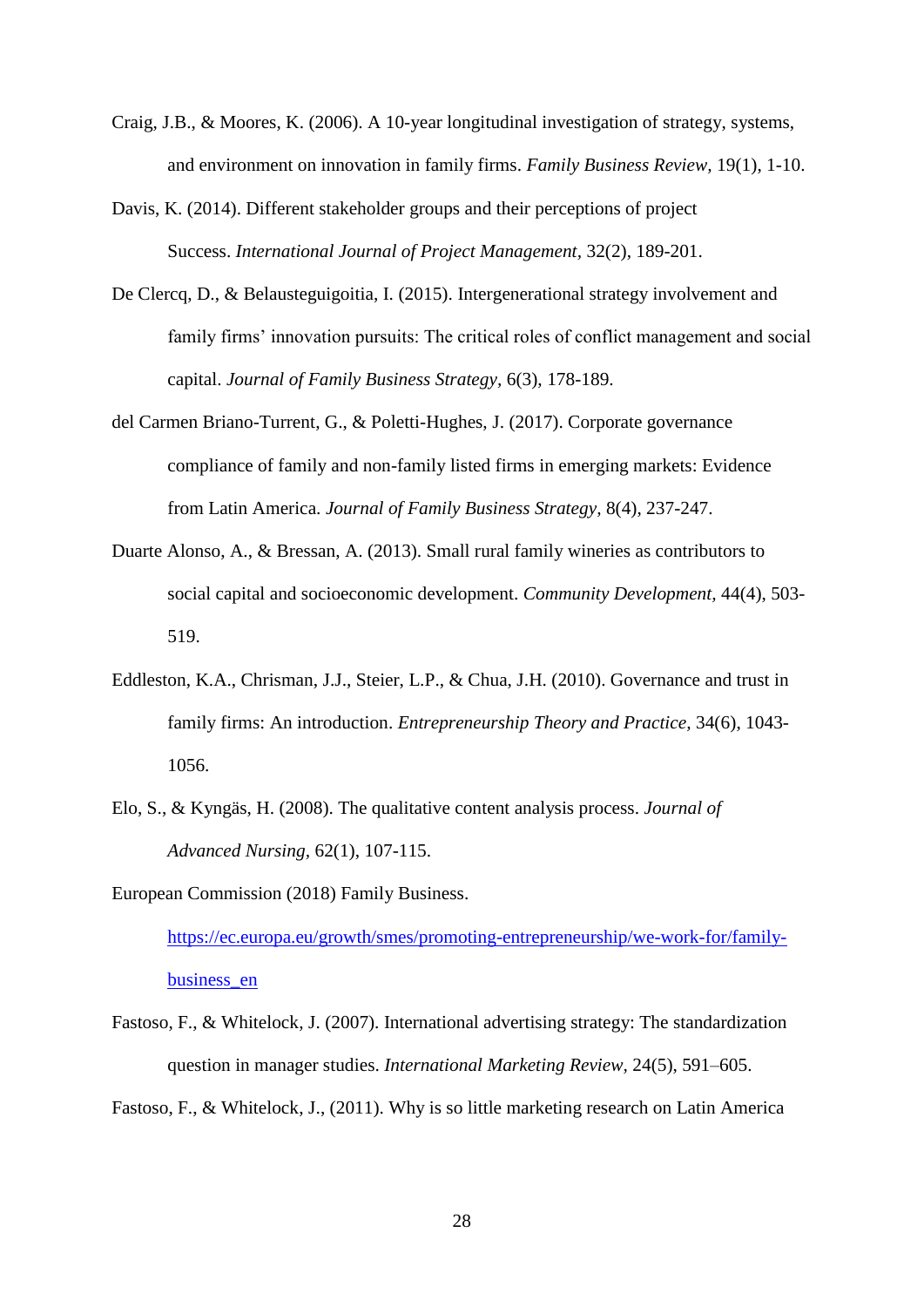published in high quality journals and what can we do about it? Lessons from a Delphi study of authors who have succeeded. *International Marketing Review,* 28(4), 435–449.

- Felzensztein, C., Gimmon, E., & Aqueveque, C. (2012). Clusters or un-clustered industries? Where inter-firm marketing cooperation matters. *Journal of Business and Industrial Marketing,* 27(5), 392-402.
- Fernández, Z., & Nieto, M.J. (2005). Internationalization strategy of small and mediumsized family businesses: Some influential factors. *Family Business Review,* 18(1), 77- 89.
- Gonzalez-Perez AM, and Velez-Ocampo FJ (2014) Targeting one's own region: Internationalisation trends of Colombian multinational companies. *European Business Review,* 26(6), 531-551.
- Herrero, I. (2018). How familial is family social capital? Analyzing bonding social capital in family and nonfamily firms. *Family Business Review,* 31(4), 441-459.
- Hoffman, J., Hoelscher, M., & Sorenson, R. (2006). Achieving sustained competitive advantage: A family capital theory. *Family Business Review*, 19(2), 135-145.
- Leech, N.L., & Onwuegbuzie, A.J. (2011). Beyond constant comparison qualitative data analysis: Using NVivo. *School Psychology Quarterly, 26*(1), 70-84.
- Lin, N. (1999). Building a network theory of social capital. *Connections,* 22(1), 28–51.
- Nahapiet, J., & Ghoshal, S. (1998). Social capital, intellectual capital, and the organizational advantage. *The Academy of Management Review,* 23(2), 242-266.
- Nordstrom, O.A., & Steier, L. (2015). Social capital: a review of its dimensions and promise for future family enterprise research. *International Journal of Entrepreneurial Behavior & Research*, *21*(6), 801-813.

Patel, P.C., & Fiet, J.O. (2011). Knowledge combination and the potential advantages of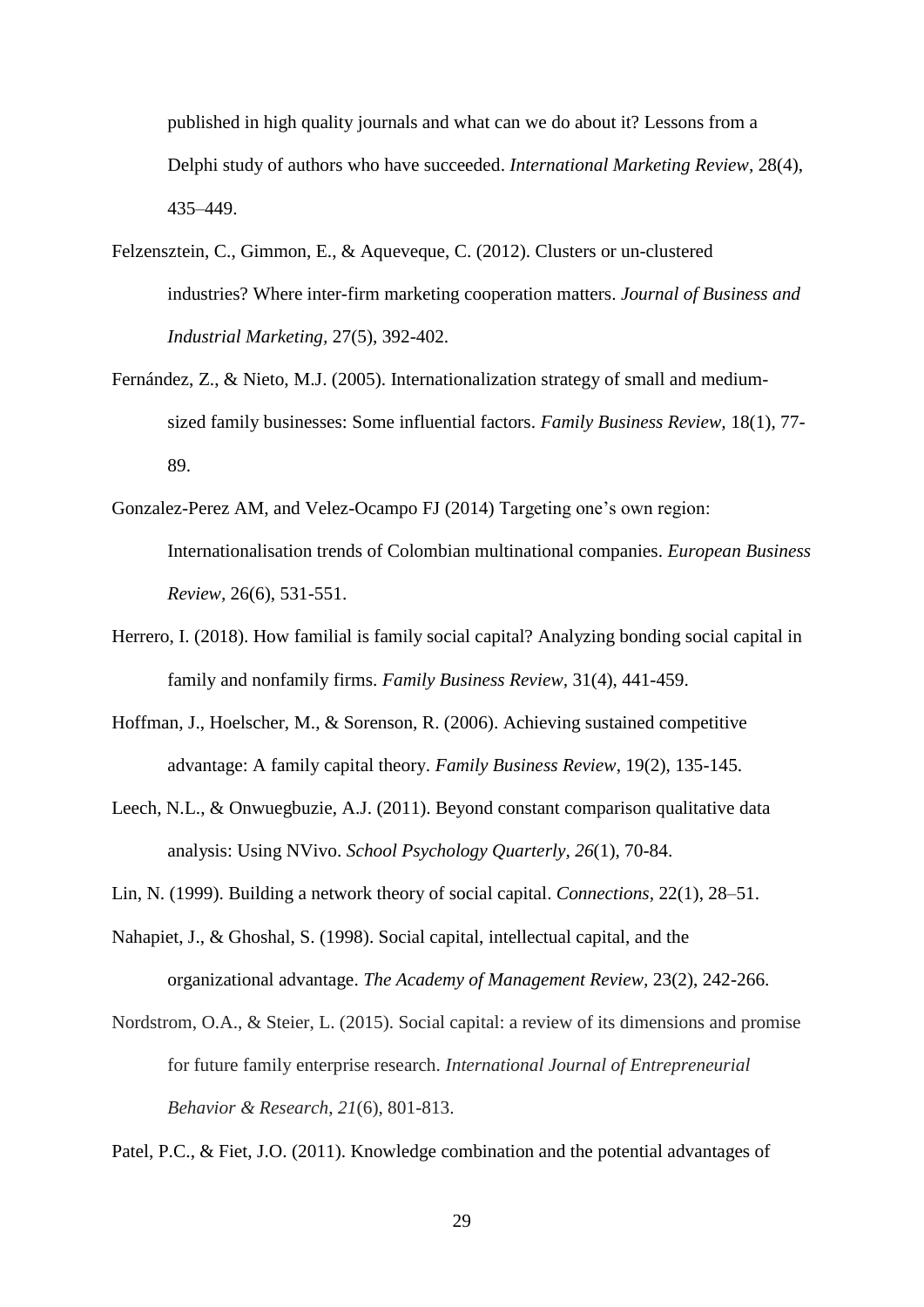family firms in searching for opportunities. *Entrepreneurship Theory and Practice,*  35(6), 1179-1197.

- Patton, M.Q. (2015). *Qualitative research and evaluation methods* (4<sup>th</sup> ed.), London, UK: Sage Publications Ltd.
- Pearson, A.W., Carr, J.C., & Shaw, J.C. (2008). Toward a theory of familiness: A social capital perspective. *Entrepreneurship Theory and Practice,* 32(6), 949-969.
- Pérez-Batres, A., Pisani, M.J., & Doh, J.P. (2010). Latin America's contribution to IB scholarship. *Academy of International Business,* 10(1), 3–5.
- Poza, E.J., & Daugherty, M.S. (2014). *Family business* (4<sup>th</sup> ed.). Mason, OH: South-Western Cengage Learning.
- Putnam, R.D. (1995a). Bowling alone: America's declining social capital. *Journal of Democracy,* 6(1), 65-78.
- Putnam, R.D. (1995). Tuning in, tuning out: the strange disappearance of social capital in America. *PS: Political Science and Politics,* 28(4), 664-683.
- Salvato, C., & Melin, L. (2008). Creating value across generations in family-controlled businesses: The role of family social capital. *Family Business Review,* 21(3), 259-276.
- Schmid, A., & Sender, A. (2019). How social capital influences performance in family firms: the moderating role of nepotism. *The International Journal of Human Resource Management*, 1-21.
- Silverman, D. (2015). *Interpreting qualitative data* (5<sup>th</sup> ed.), London, UK: Sage Publications Ltd.
- Steier, L. (2001). Family firms, plural forms of governance, and the evolving role of trust. *Family Business Review,* 14(4), 353-367.

Tasavori, M., Zaefarian, R., & Eng, T. Y. (2018). Internal social capital and international firm